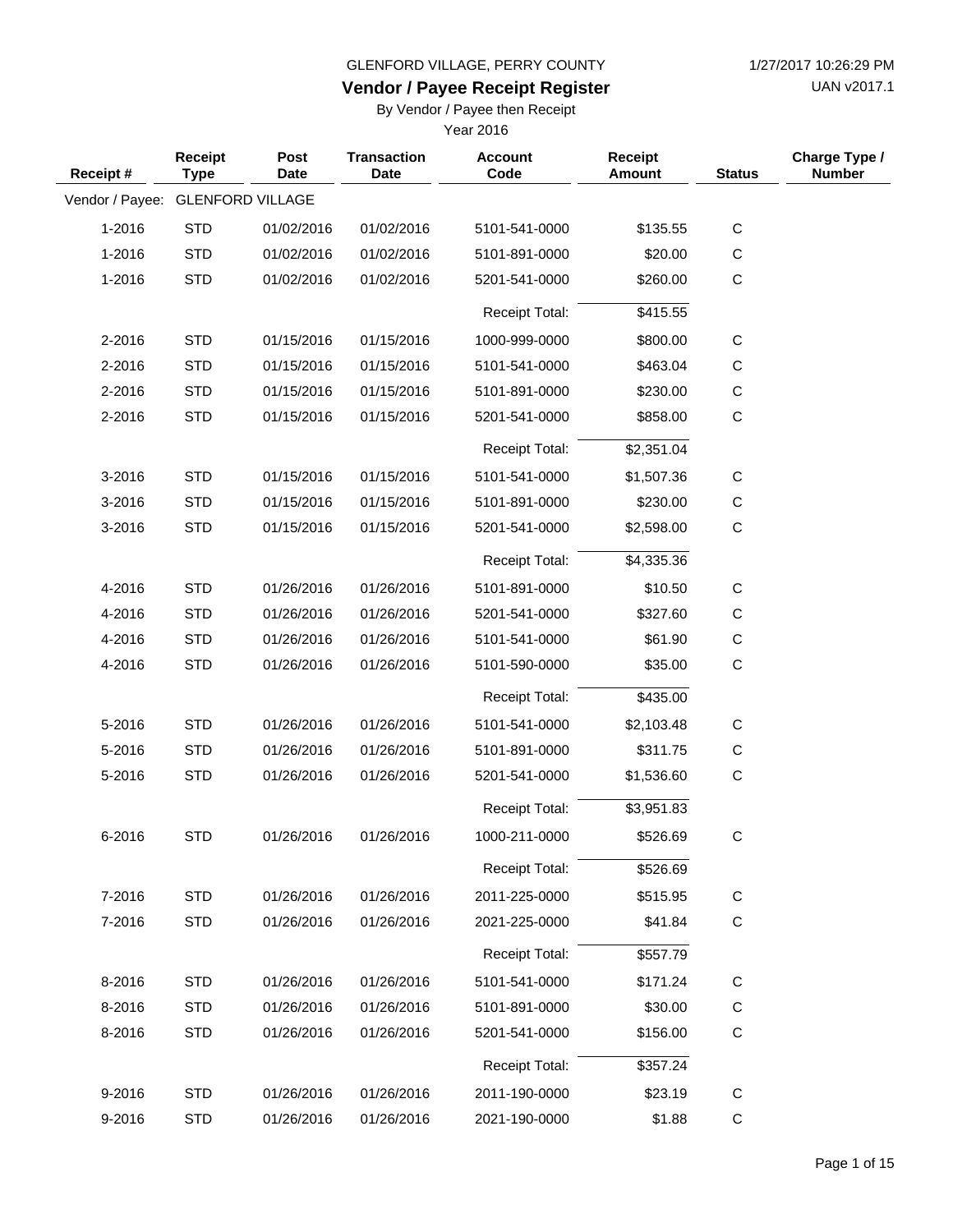UAN v2017.1

# **Vendor / Payee Receipt Register**

By Vendor / Payee then Receipt

| Receipt# | Receipt<br><b>Type</b> | <b>Post</b><br><b>Date</b> | <b>Transaction</b><br><b>Date</b> | <b>Account</b><br>Code | <b>Receipt</b><br><b>Amount</b> | <b>Status</b> | Charge Type /<br><b>Number</b> |
|----------|------------------------|----------------------------|-----------------------------------|------------------------|---------------------------------|---------------|--------------------------------|
|          |                        |                            |                                   | <b>Receipt Total:</b>  | \$25.07                         |               |                                |
| 10-2016  | <b>STD</b>             | 01/30/2016                 | 01/30/2016                        | 5101-541-0000          | \$53.48                         | $\mathbf C$   |                                |
| 10-2016  | <b>STD</b>             | 01/30/2016                 | 01/30/2016                        | 5101-891-0000          | \$5.00                          | $\mathsf C$   |                                |
| 10-2016  | <b>STD</b>             | 01/30/2016                 | 01/30/2016                        | 5201-541-0000          | \$52.00                         | $\mathbf C$   |                                |
|          |                        |                            |                                   | <b>Receipt Total:</b>  | \$110.48                        |               |                                |
| 11-2016  | <b>STD</b>             | 01/30/2016                 | 01/30/2016                        | 5101-999-0000          | \$150.00                        | $\mathbf C$   |                                |
|          |                        |                            |                                   | <b>Receipt Total:</b>  | \$150.00                        |               |                                |
| 12-2016  | <b>STD</b>             | 02/09/2016                 | 02/09/2016                        | 1000-999-0000          | \$800.00                        | $\mathbf C$   |                                |
| 12-2016  | <b>STD</b>             | 02/09/2016                 | 02/09/2016                        | 5101-891-0000          | \$256.48                        | C             |                                |
| 12-2016  | <b>STD</b>             | 02/09/2016                 | 02/09/2016                        | 5201-541-0000          | \$1,120.25                      | C             |                                |
| 12-2016  | <b>STD</b>             | 02/09/2016                 | 02/09/2016                        | 5101-541-0000          | \$646.67                        | $\mathbf C$   |                                |
|          |                        |                            |                                   | <b>Receipt Total:</b>  | \$2,823.40                      |               |                                |
| 13-2016  | <b>STD</b>             | 02/12/2016                 | 02/12/2016                        | 5101-541-0000          | \$988.23                        | $\mathbf C$   |                                |
| 13-2016  | <b>STD</b>             | 02/12/2016                 | 02/12/2016                        | 5101-891-0000          | \$162.50                        | C             |                                |
| 13-2016  | <b>STD</b>             | 02/12/2016                 | 02/12/2016                        | 5201-541-0000          | \$994.55                        | $\mathbf C$   |                                |
|          |                        |                            |                                   | <b>Receipt Total:</b>  | \$2,145.28                      |               |                                |
| 14-2016  | <b>STD</b>             | 02/19/2016                 | 02/19/2016                        | 5101-541-0000          | \$1,955.50                      | $\mathbf C$   |                                |
| 14-2016  | <b>STD</b>             | 02/19/2016                 | 02/19/2016                        | 5101-891-0000          | \$356.00                        | C             |                                |
| 14-2016  | <b>STD</b>             | 02/19/2016                 | 02/19/2016                        | 5201-541-0000          | \$1,965.30                      | C             |                                |
|          |                        |                            |                                   | <b>Receipt Total:</b>  | \$4,276.80                      |               |                                |
| 15-2016  | <b>STD</b>             | 02/19/2016                 | 02/19/2016                        | 2041-820-0000          | \$50.00                         | $\mathbf C$   |                                |
|          |                        |                            |                                   | <b>Receipt Total:</b>  | \$50.00                         |               |                                |
| 16-2016  | <b>STD</b>             | 02/23/2016                 | 02/23/2016                        | 1000-211-0000          | \$576.08                        | $\mathsf C$   |                                |
| 16-2016  | <b>STD</b>             | 02/23/2016                 | 02/23/2016                        | 2011-190-0000          | \$90.47                         | C             |                                |
| 16-2016  | <b>STD</b>             | 02/23/2016                 | 02/23/2016                        | 2021-190-0000          | \$7.34                          | C             |                                |
| 16-2016  | <b>STD</b>             | 02/23/2016                 | 02/23/2016                        | 2041-820-0000          | \$50.00                         | $\mathbf C$   |                                |
|          |                        |                            |                                   | Receipt Total:         | \$723.89                        |               |                                |
| 17-2016  | <b>STD</b>             | 02/23/2016                 | 02/23/2016                        | 5101-541-0000          | \$986.72                        | $\mathsf C$   |                                |
| 17-2016  | <b>STD</b>             | 02/23/2016                 | 02/23/2016                        | 5101-891-0000          | \$105.50                        | C             |                                |
| 17-2016  | <b>STD</b>             | 02/23/2016                 | 02/23/2016                        | 5201-541-0000          | \$1,877.20                      | C             |                                |
|          |                        |                            |                                   | Receipt Total:         | \$2,969.42                      |               |                                |
| 18-2016  | <b>STD</b>             | 02/26/2016                 | 02/26/2016                        | 5101-541-0000          | \$266.46                        | $\mathsf C$   |                                |
| 18-2016  | <b>STD</b>             | 02/26/2016                 | 02/26/2016                        | 5101-891-0000          | \$30.00                         | $\mathsf{C}$  |                                |
| 18-2016  | <b>STD</b>             | 02/26/2016                 | 02/26/2016                        | 5201-541-0000          | \$156.00                        | $\mathsf C$   |                                |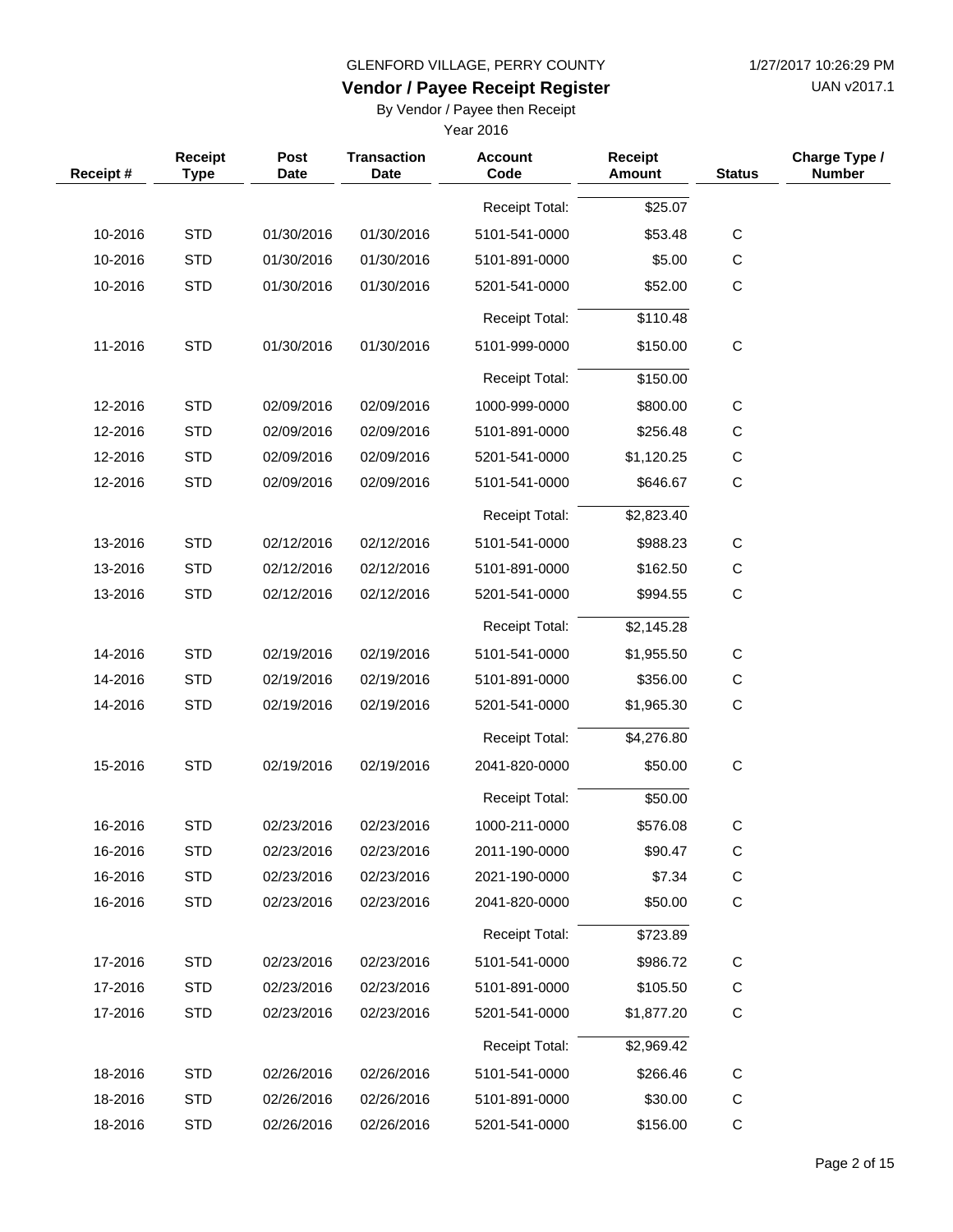UAN v2017.1

# **Vendor / Payee Receipt Register**

By Vendor / Payee then Receipt

| Receipt#           | Receipt<br><b>Type</b>   | Post<br><b>Date</b>      | <b>Transaction</b><br><b>Date</b> | <b>Account</b><br>Code         | <b>Receipt</b><br><b>Amount</b> | <b>Status</b>              | Charge Type /<br><b>Number</b> |
|--------------------|--------------------------|--------------------------|-----------------------------------|--------------------------------|---------------------------------|----------------------------|--------------------------------|
|                    |                          |                          |                                   | <b>Receipt Total:</b>          | \$452.46                        |                            |                                |
| 19-2016            | <b>STD</b>               | 02/29/2016               | 02/28/2016                        | 5101-891-0000                  | \$20.50                         | $\mathsf C$                |                                |
| 19-2016            | <b>STD</b>               | 02/29/2016               | 02/28/2016                        | 5201-541-0000                  | \$104.00                        | $\mathbf C$                |                                |
| 19-2016            | <b>STD</b>               | 02/29/2016               | 02/28/2016                        | 5101-541-0000                  | \$158.66                        | $\mathbf C$                |                                |
|                    |                          |                          |                                   | <b>Receipt Total:</b>          | \$283.16                        |                            |                                |
| 20-2016            | <b>STD</b>               | 02/29/2016               | 02/28/2016                        | 2011-225-0000                  | \$533.20                        | $\mathsf C$                |                                |
| 20-2016            | <b>STD</b>               | 02/29/2016               | 02/28/2016                        | 2021-225-0000                  | \$43.24                         | $\mathsf C$                |                                |
|                    |                          |                          |                                   | <b>Receipt Total:</b>          | \$576.44                        |                            |                                |
| 21-2016            | <b>STD</b>               | 03/04/2016               | 03/04/2016                        | 2041-820-0000                  | \$350.00                        | $\mathsf C$                |                                |
|                    |                          |                          |                                   | <b>Receipt Total:</b>          | \$350.00                        |                            |                                |
|                    |                          |                          | 03/04/2016                        |                                |                                 |                            |                                |
| 22-2016            | <b>STD</b>               | 03/04/2016               | 03/04/2016                        | 5101-541-0000                  | \$637.36                        | С                          |                                |
| 22-2016<br>22-2016 | <b>STD</b><br><b>STD</b> | 03/04/2016<br>03/04/2016 | 03/04/2016                        | 5101-891-0000<br>5201-541-0000 | \$110.00                        | $\mathsf C$<br>$\mathbf C$ |                                |
|                    |                          |                          |                                   |                                | \$384.60                        |                            |                                |
|                    |                          |                          |                                   | <b>Receipt Total:</b>          | \$1,131.96                      |                            |                                |
| 23-2016            | <b>STD</b>               | 03/08/2016               | 03/08/2016                        | 1000-222-0000                  | \$104.31                        | $\mathbf C$                |                                |
|                    |                          |                          |                                   | <b>Receipt Total:</b>          | \$104.31                        |                            |                                |
| 24-2016            | <b>STD</b>               | 03/08/2016               | 03/08/2016                        | 5101-541-0000                  | \$137.90                        | $\mathsf C$                |                                |
| 24-2016            | <b>STD</b>               | 03/08/2016               | 03/08/2016                        | 5101-891-0000                  | \$157.52                        | $\mathsf C$                |                                |
| 24-2016            | <b>STD</b>               | 03/08/2016               | 03/08/2016                        | 5201-541-0000                  | \$808.27                        | $\mathbf C$                |                                |
| 24-2016            | <b>STD</b>               | 03/08/2016               | 03/08/2016                        | 1000-999-0000                  | \$800.00                        | $\mathsf C$                |                                |
|                    |                          |                          |                                   | <b>Receipt Total:</b>          | \$1,903.69                      |                            |                                |
| 25-2016            | <b>STD</b>               | 03/12/2016               | 03/12/2016                        | 5101-541-0000                  | \$755.36                        | $\mathsf C$                |                                |
| 25-2016            | <b>STD</b>               | 03/12/2016               | 03/12/2016                        | 5101-891-0000                  | \$131.50                        | $\mathsf C$                |                                |
| 25-2016            | <b>STD</b>               | 03/12/2016               | 03/12/2016                        | 5201-541-0000                  | \$764.40                        | C                          |                                |
|                    |                          |                          |                                   | Receipt Total:                 | \$1,651.26                      |                            |                                |
| 26-2016            | <b>STD</b>               | 03/18/2016               | 03/18/2016                        | 5101-541-0000                  | \$1,454.46                      | C                          |                                |
| 26-2016            | <b>STD</b>               | 03/18/2016               | 03/18/2016                        | 5101-891-0000                  | \$221.50                        | C                          |                                |
| 26-2016            | <b>STD</b>               | 03/18/2016               | 03/18/2016                        | 5201-541-0000                  | \$2,543.75                      | $\mathsf C$                |                                |
|                    |                          |                          |                                   | <b>Receipt Total:</b>          | \$4,219.71                      |                            |                                |
| 27-2016            | <b>STD</b>               | 03/22/2016               | 03/22/2016                        | 2011-190-0000                  | \$122.30                        | C                          |                                |
| 27-2016            | <b>STD</b>               | 03/22/2016               | 03/22/2016                        | 2021-190-0000                  | \$9.92                          | C                          |                                |
| 27-2016            | <b>STD</b>               | 03/22/2016               | 03/22/2016                        | 1000-211-0000                  | \$432.47                        | $\mathsf C$                |                                |
| 27-2016            | <b>STD</b>               | 03/22/2016               | 03/22/2016                        | 5101-999-0000                  | \$133.50                        | C                          |                                |
| 27-2016            | POS. ADJ.                | 03/22/2016               | 04/26/2016                        | 5101-999-0000                  | \$16.50                         | C                          |                                |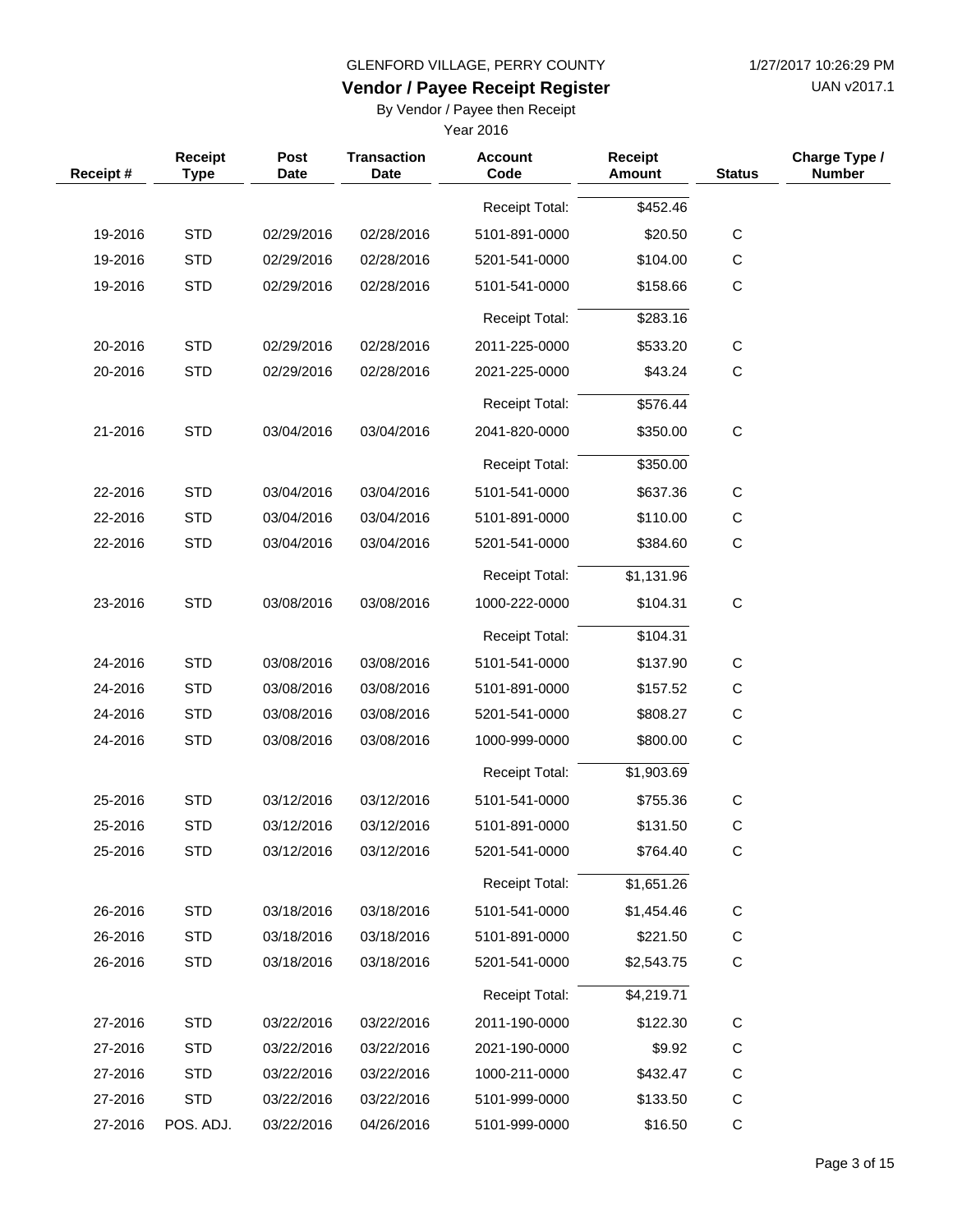UAN v2017.1

# **Vendor / Payee Receipt Register**

By Vendor / Payee then Receipt

| Receipt# | Receipt<br><b>Type</b> | Post<br><b>Date</b> | <b>Transaction</b><br><b>Date</b> | <b>Account</b><br>Code | Receipt<br><b>Amount</b> | <b>Status</b> | Charge Type /<br><b>Number</b> |
|----------|------------------------|---------------------|-----------------------------------|------------------------|--------------------------|---------------|--------------------------------|
|          |                        |                     |                                   | Receipt Total:         | \$714.69                 |               |                                |
| 28-2016  | <b>STD</b>             | 03/22/2016          | 03/22/2016                        | 5201-541-0000          | \$629.20                 | C             |                                |
| 28-2016  | <b>STD</b>             | 03/22/2016          | 03/22/2016                        | 5101-541-0000          | \$595.89                 | $\mathsf C$   |                                |
| 28-2016  | <b>STD</b>             | 03/22/2016          | 03/22/2016                        | 5101-891-0000          | \$83.50                  | C             |                                |
|          |                        |                     |                                   | <b>Receipt Total:</b>  | \$1,308.59               |               |                                |
| 29-2016  | <b>STD</b>             | 03/29/2016          | 03/29/2016                        | 5101-541-0000          | \$422.53                 | C             |                                |
| 29-2016  | <b>STD</b>             | 03/29/2016          | 03/29/2016                        | 5101-891-0000          | \$57.00                  | $\mathsf{C}$  |                                |
| 29-2016  | <b>STD</b>             | 03/29/2016          | 03/29/2016                        | 5201-541-0000          | \$218.40                 | C             |                                |
|          |                        |                     |                                   | <b>Receipt Total:</b>  | \$697.93                 |               |                                |
| 30-2016  | <b>STD</b>             | 03/29/2016          | 03/29/2016                        | 2011-225-0000          | \$485.29                 | C             |                                |
| 30-2016  | <b>STD</b>             | 03/29/2016          | 03/29/2016                        | 2021-225-0000          | \$39.35                  | $\mathsf{C}$  |                                |
|          |                        |                     |                                   | <b>Receipt Total:</b>  | \$524.64                 |               |                                |
| 31-2016  | <b>STD</b>             | 04/01/2016          | 04/01/2016                        | 5101-541-0000          | \$188.65                 | $\mathbf C$   |                                |
| 31-2016  | <b>STD</b>             | 04/01/2016          | 04/01/2016                        | 5101-891-0000          | \$31.00                  | $\mathsf{C}$  |                                |
| 31-2016  | <b>STD</b>             | 04/01/2016          | 04/01/2016                        | 5201-541-0000          | \$156.00                 | C             |                                |
|          |                        |                     |                                   | <b>Receipt Total:</b>  | \$375.65                 |               |                                |
| 32-2016  | <b>STD</b>             | 04/08/2016          | 04/08/2016                        | 1000-999-0000          | \$800.00                 | $\mathbf C$   |                                |
| 32-2016  | <b>STD</b>             | 04/08/2016          | 04/08/2016                        | 5101-541-0000          | \$1,069.49               | $\mathsf{C}$  |                                |
| 32-2016  | <b>STD</b>             | 04/08/2016          | 04/08/2016                        | 5101-891-0000          | \$296.48                 | $\mathsf{C}$  |                                |
| 32-2016  | <b>STD</b>             | 04/08/2016          | 04/08/2016                        | 5201-541-0000          | \$1,461.60               | C             |                                |
|          |                        |                     |                                   | <b>Receipt Total:</b>  | \$3,627.57               |               |                                |
| 33-2016  | <b>STD</b>             | 04/08/2016          | 04/08/2016                        | 2041-820-0000          | \$65.00                  | $\mathsf{C}$  |                                |
| 33-2016  | <b>STD</b>             | 04/08/2016          | 04/08/2016                        | 2011-190-0000          | \$13.07                  | C             |                                |
| 33-2016  | <b>STD</b>             | 04/08/2016          | 04/08/2016                        | 1000-110-0000          | \$6,471.91               | С             |                                |
| 33-2016  | <b>STD</b>             | 04/08/2016          | 04/08/2016                        | 2021-190-0000          | \$2.02                   | $\mathbf C$   |                                |
|          |                        |                     |                                   | Receipt Total:         | \$6,552.00               |               |                                |
| 34-2016  | <b>STD</b>             | 04/26/2016          | 04/26/2016                        | 5101-541-0000          | \$1,665.29               | $\mathsf C$   |                                |
| 34-2016  | <b>STD</b>             | 04/26/2016          | 04/26/2016                        | 5101-891-0000          | \$241.35                 | C             |                                |
| 34-2016  | <b>STD</b>             | 04/26/2016          | 04/26/2016                        | 5201-541-0000          | \$2,192.40               | $\mathbf C$   |                                |
|          |                        |                     |                                   | Receipt Total:         | \$4,099.04               |               |                                |
| 35-2016  | <b>STD</b>             | 04/26/2016          | 04/26/2016                        | 2011-225-0000          | \$141.25                 | C             |                                |
| 35-2016  | <b>STD</b>             | 04/26/2016          | 04/26/2016                        | 2021-225-0000          | \$11.46                  | $\mathbf C$   |                                |
|          |                        |                     |                                   | <b>Receipt Total:</b>  | \$152.71                 |               |                                |
| 36-2016  | <b>STD</b>             | 04/26/2016          | 04/26/2016                        | 1000-211-0000          | \$495.58                 | C             |                                |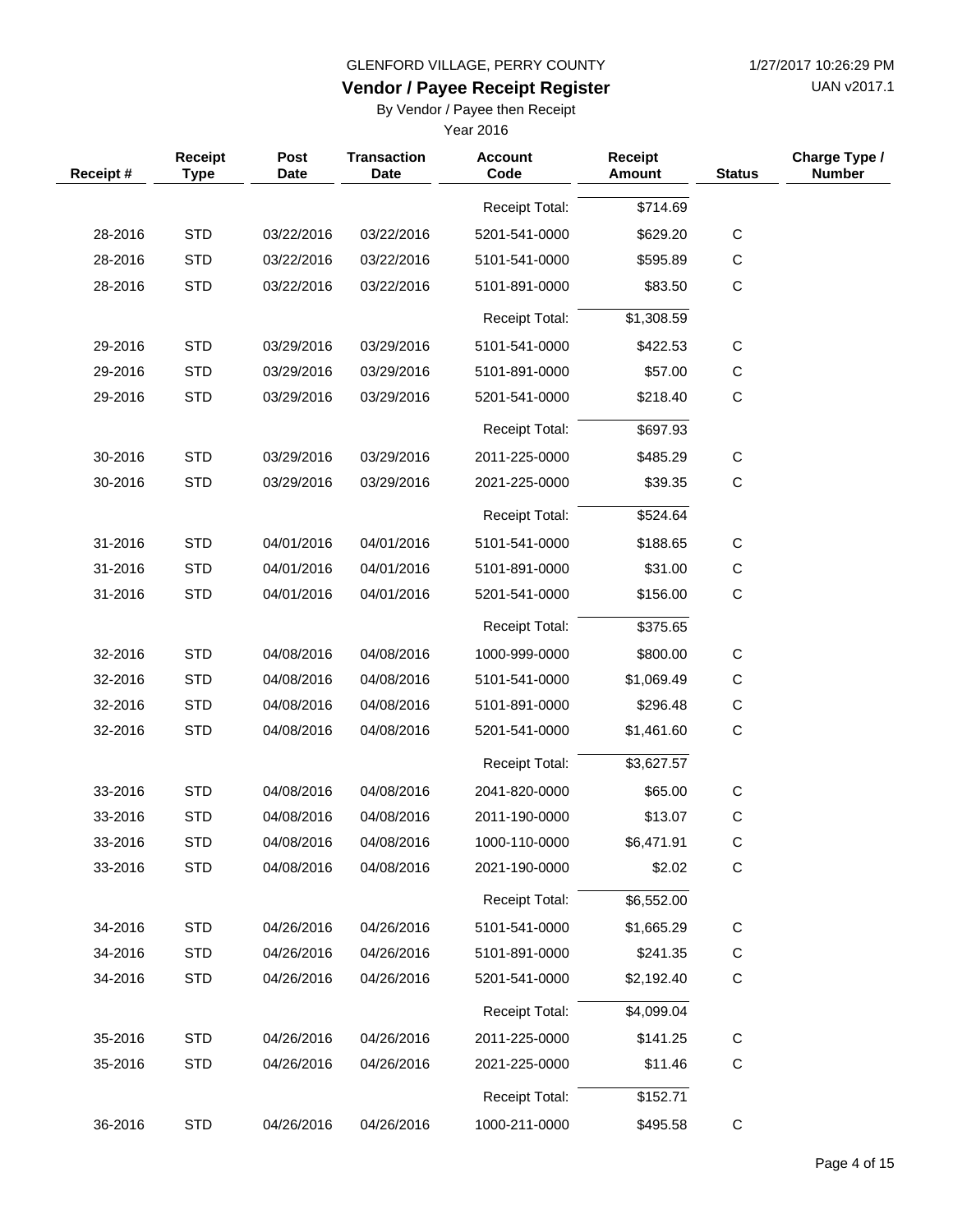UAN v2017.1

# **Vendor / Payee Receipt Register**

By Vendor / Payee then Receipt

| Receipt# | Receipt<br><b>Type</b> | Post<br><b>Date</b> | <b>Transaction</b><br><b>Date</b> | <b>Account</b><br>Code | Receipt<br>Amount | <b>Status</b> | Charge Type /<br><b>Number</b> |
|----------|------------------------|---------------------|-----------------------------------|------------------------|-------------------|---------------|--------------------------------|
|          |                        |                     |                                   | <b>Receipt Total:</b>  | \$495.58          |               |                                |
| 37-2016  | <b>STD</b>             | 04/26/2016          | 04/26/2016                        | 5101-541-0000          | \$1,585.12        | $\mathbf C$   |                                |
| 37-2016  | <b>STD</b>             | 04/26/2016          | 04/26/2016                        | 5101-891-0000          | \$225.50          | $\mathbf C$   |                                |
| 37-2016  | <b>STD</b>             | 04/26/2016          | 04/26/2016                        | 5201-541-0000          | \$1,567.30        | C             |                                |
|          |                        |                     |                                   | <b>Receipt Total:</b>  | \$3,377.92        |               |                                |
| 38-2016  | <b>STD</b>             | 04/26/2016          | 04/26/2016                        | 2011-225-0000          | \$305.95          | C             |                                |
| 38-2016  | <b>STD</b>             | 04/26/2016          | 04/26/2016                        | 2021-225-0000          | \$24.81           | $\mathbf C$   |                                |
|          |                        |                     |                                   | <b>Receipt Total:</b>  | \$330.76          |               |                                |
| 39-2016  | <b>STD</b>             | 04/26/2016          | 04/26/2016                        | 5101-541-0000          | \$75.45           | $\mathbf C$   |                                |
| 39-2016  | <b>STD</b>             | 04/26/2016          | 04/26/2016                        | 5101-891-0000          | \$16.50           | C             |                                |
| 39-2016  | <b>STD</b>             | 04/26/2016          | 04/26/2016                        | 5201-541-0000          | \$171.60          | C             |                                |
|          |                        |                     |                                   |                        |                   |               |                                |
|          |                        |                     |                                   | Receipt Total:         | \$263.55          |               |                                |
| 40-2016  | <b>STD</b>             | 04/26/2016          | 04/26/2016                        | 2041-820-0000          | \$30.00           | $\mathbf C$   |                                |
| 40-2016  | <b>STD</b>             | 04/26/2016          | 04/26/2016                        | 2011-190-0000          | \$84.32           | C             |                                |
| 40-2016  | <b>STD</b>             | 04/26/2016          | 04/26/2016                        | 2021-190-0000          | \$6.84            | $\mathbf C$   |                                |
|          |                        |                     |                                   | <b>Receipt Total:</b>  | \$121.16          |               |                                |
| 41-2016  | <b>STD</b>             | 05/01/2016          | 05/01/2016                        | 5101-541-0000          | \$277.19          | $\mathbf C$   |                                |
| 41-2016  | <b>STD</b>             | 05/01/2016          | 05/01/2016                        | 5201-541-0000          | \$253.60          | C             |                                |
| 41-2016  | <b>STD</b>             | 05/01/2016          | 05/01/2016                        | 5101-891-0000          | \$32.00           | $\mathbf C$   |                                |
|          |                        |                     |                                   | <b>Receipt Total:</b>  | \$562.79          |               |                                |
| 42-2016  | <b>STD</b>             | 05/01/2016          | 05/01/2016                        | 5101-999-0000          | \$150.00          | C             |                                |
| 42-2016  | <b>STD</b>             | 05/01/2016          | 05/01/2016                        | 5101-542-0000          | \$2,750.00        | $\mathsf C$   |                                |
|          |                        |                     |                                   | <b>Receipt Total:</b>  | \$2,900.00        |               |                                |
| 43-2016  | <b>STD</b>             | 05/06/2016          | 05/06/2016                        | 2041-820-0000          | \$10.00           | C             |                                |
| 43-2016  | <b>STD</b>             | 05/06/2016          | 05/06/2016                        | 1000-224-0000          | \$359.80          | C             |                                |
|          |                        |                     |                                   | Receipt Total:         | \$369.80          |               |                                |
| 44-2016  | <b>STD</b>             | 05/06/2016          | 05/06/2016                        | 5101-541-0000          | \$621.51          | $\mathsf C$   |                                |
| 44-2016  | <b>STD</b>             | 05/06/2016          | 05/06/2016                        | 5101-891-0000          | \$68.00           | C             |                                |
| 44-2016  | <b>STD</b>             | 05/06/2016          | 05/06/2016                        | 5201-541-0000          | \$375.60          | C             |                                |
|          |                        |                     |                                   | Receipt Total:         | \$1,065.11        |               |                                |
| 45-2016  | <b>STD</b>             | 05/06/2016          | 05/06/2016                        | 5201-541-0000          | \$200.00          | ${\bf C}$     |                                |
|          |                        |                     |                                   | <b>Receipt Total:</b>  | \$200.00          |               |                                |
| 46-2016  | <b>STD</b>             | 05/13/2016          | 05/13/2016                        | 1000-999-0000          | \$800.00          | $\mathsf C$   |                                |
| 46-2016  | <b>STD</b>             | 05/13/2016          | 05/13/2016                        | 5101-541-0000          | \$827.86          | $\mathsf C$   |                                |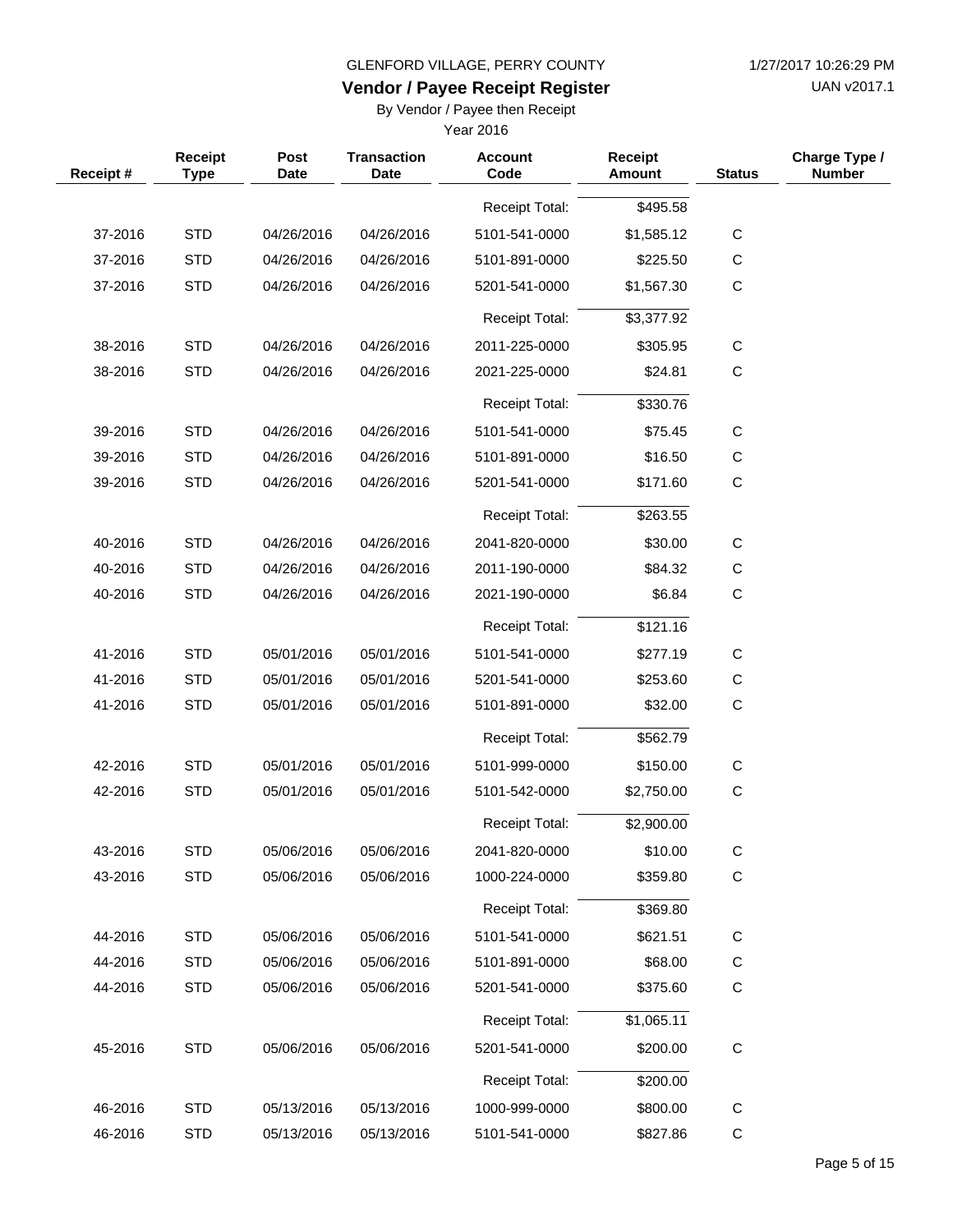UAN v2017.1

# **Vendor / Payee Receipt Register**

By Vendor / Payee then Receipt

| Receipt# | <b>Receipt</b><br><b>Type</b> | Post<br><b>Date</b> | <b>Transaction</b><br><b>Date</b> | <b>Account</b><br>Code | <b>Receipt</b><br><b>Amount</b> | <b>Status</b> | Charge Type /<br><b>Number</b> |
|----------|-------------------------------|---------------------|-----------------------------------|------------------------|---------------------------------|---------------|--------------------------------|
| 46-2016  | <b>STD</b>                    | 05/13/2016          | 05/13/2016                        | 5201-541-0000          | \$1,012.00                      | $\mathbf C$   |                                |
| 46-2016  | <b>STD</b>                    | 05/13/2016          | 05/13/2016                        | 5101-891-0000          | \$240.50                        | $\mathbf C$   |                                |
|          |                               |                     |                                   | Receipt Total:         | \$2,880.36                      |               |                                |
| 47-2016  | <b>STD</b>                    | 05/21/2016          | 05/21/2016                        | 1000-211-0000          | \$661.43                        | $\mathbf C$   |                                |
|          |                               |                     |                                   | <b>Receipt Total:</b>  | \$661.43                        |               |                                |
| 48-2016  | <b>STD</b>                    | 05/21/2016          | 05/21/2016                        | 5101-541-0000          | \$2,049.92                      | $\mathbf C$   |                                |
| 48-2016  | <b>STD</b>                    | 05/21/2016          | 05/21/2016                        | 5101-891-0000          | \$267.00                        | $\mathbf C$   |                                |
| 48-2016  | <b>STD</b>                    | 05/21/2016          | 05/21/2016                        | 5201-541-0000          | \$3,026.00                      | $\mathsf{C}$  |                                |
|          |                               |                     |                                   | <b>Receipt Total:</b>  | \$5,342.92                      |               |                                |
| 49-2016  | <b>STD</b>                    | 05/24/2016          | 05/24/2016                        | 1000-110-0000          | \$810.61                        | $\mathbf C$   |                                |
|          |                               |                     |                                   |                        |                                 |               |                                |
|          |                               |                     |                                   | <b>Receipt Total:</b>  | \$810.61                        |               |                                |
| 50-2016  | <b>STD</b>                    | 05/24/2016          | 05/24/2016                        | 2011-225-0000          | \$172.36                        | C             |                                |
| 50-2016  | <b>STD</b>                    | 05/24/2016          | 05/24/2016                        | 2021-225-0000          | \$13.98                         | C             |                                |
|          |                               |                     |                                   | <b>Receipt Total:</b>  | \$186.34                        |               |                                |
| 51-2016  | <b>STD</b>                    | 05/24/2016          | 05/24/2016                        | 2011-190-0000          | \$179.43                        | C             |                                |
| 51-2016  | <b>STD</b>                    | 05/24/2016          | 05/24/2016                        | 2021-190-0000          | \$14.55                         | C             |                                |
| 51-2016  | <b>STD</b>                    | 05/24/2016          | 05/24/2016                        | 2041-820-0000          | \$20.00                         | $\mathbf C$   |                                |
|          |                               |                     |                                   | Receipt Total:         | \$213.98                        |               |                                |
| 52-2016  | <b>STD</b>                    | 05/24/2016          | 05/24/2016                        | 5101-541-0000          | \$518.55                        | C             |                                |
| 52-2016  | <b>STD</b>                    | 05/24/2016          | 05/24/2016                        | 5101-891-0000          | \$53.00                         | C             |                                |
| 52-2016  | <b>STD</b>                    | 05/24/2016          | 05/24/2016                        | 5201-541-0000          | \$366.40                        | $\mathbf C$   |                                |
|          |                               |                     |                                   | <b>Receipt Total:</b>  | \$937.95                        |               |                                |
| 53-2016  | <b>STD</b>                    | 05/31/2016          | 05/31/2016                        | 5101-541-0000          | \$303.93                        | $\mathsf C$   |                                |
| 53-2016  | <b>STD</b>                    | 05/31/2016          | 05/31/2016                        | 5101-891-0000          | \$33.00                         | C             |                                |
| 53-2016  | <b>STD</b>                    | 05/31/2016          | 05/31/2016                        | 5201-541-0000          | \$400.40                        | $\mathbf C$   |                                |
|          |                               |                     |                                   | <b>Receipt Total:</b>  | \$737.33                        |               |                                |
| 54-2016  | <b>STD</b>                    | 05/31/2016          | 05/31/2016                        | 5101-541-0000          | \$457.25                        | C             |                                |
| 54-2016  | <b>STD</b>                    | 05/31/2016          | 05/31/2016                        | 5101-891-0000          | \$70.50                         | C             |                                |
| 54-2016  | <b>STD</b>                    | 05/31/2016          | 05/31/2016                        | 5201-541-0000          | \$114.40                        | C             |                                |
|          |                               |                     |                                   | <b>Receipt Total:</b>  | \$642.15                        |               |                                |
| 55-2016  | <b>STD</b>                    | 05/31/2016          | 05/31/2016                        | 2011-225-0000          | \$324.81                        | C             |                                |
| 55-2016  | <b>STD</b>                    | 05/31/2016          | 05/31/2016                        | 2021-225-0000          | \$26.34                         | $\mathbf C$   |                                |
|          |                               |                     |                                   |                        |                                 |               |                                |
|          |                               |                     |                                   | Receipt Total:         | \$351.15                        |               |                                |
| 56-2016  | <b>STD</b>                    | 05/31/2016          | 05/31/2016                        | 2041-820-0000          | \$65.00                         | $\mathbf C$   |                                |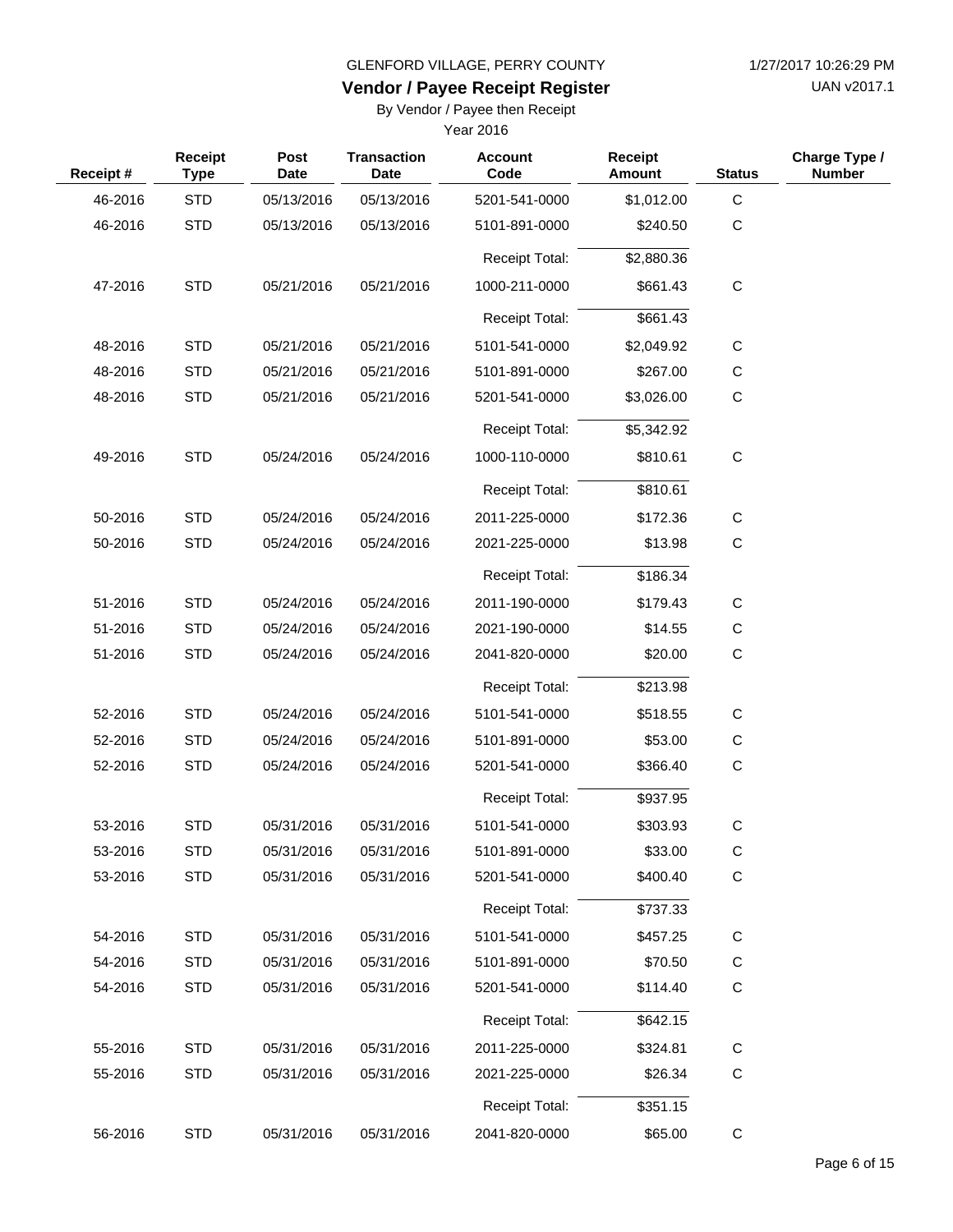UAN v2017.1

# **Vendor / Payee Receipt Register**

By Vendor / Payee then Receipt

| Receipt# | Receipt<br><b>Type</b> | Post<br>Date | <b>Transaction</b><br><b>Date</b> | <b>Account</b><br>Code | Receipt<br><b>Amount</b> | <b>Status</b> | Charge Type /<br><b>Number</b> |
|----------|------------------------|--------------|-----------------------------------|------------------------|--------------------------|---------------|--------------------------------|
|          |                        |              |                                   | <b>Receipt Total:</b>  | \$65.00                  |               |                                |
| 57-2016  | <b>STD</b>             | 06/14/2016   | 06/14/2016                        | 2041-820-0000          | \$50.00                  | $\mathbf C$   |                                |
| 57-2016  | <b>STD</b>             | 06/14/2016   | 06/14/2016                        | 5101-999-0000          | \$150.00                 | С             |                                |
|          |                        |              |                                   | <b>Receipt Total:</b>  | \$200.00                 |               |                                |
| 58-2016  | <b>STD</b>             | 06/14/2016   | 06/14/2016                        | 5101-541-0000          | \$588.97                 | С             |                                |
| 58-2016  | <b>STD</b>             | 06/14/2016   | 06/14/2016                        | 5101-891-0000          | \$232.00                 | С             |                                |
| 58-2016  | <b>STD</b>             | 06/14/2016   | 06/14/2016                        | 1000-999-0000          | \$800.00                 | $\mathsf C$   |                                |
| 58-2016  | <b>STD</b>             | 06/14/2016   | 06/14/2016                        | 5201-541-0000          | \$1,081.60               | $\mathbf C$   |                                |
|          |                        |              |                                   | <b>Receipt Total:</b>  | \$2,702.57               |               |                                |
| 59-2016  | <b>STD</b>             | 06/14/2016   | 06/14/2016                        | 2041-820-0000          | \$115.00                 | $\mathsf C$   |                                |
|          |                        |              |                                   | <b>Receipt Total:</b>  | \$115.00                 |               |                                |
| 60-2016  | <b>STD</b>             | 06/14/2016   | 06/14/2016                        | 5101-541-0000          | \$699.57                 | $\mathsf C$   |                                |
| 60-2016  | <b>STD</b>             | 06/14/2016   | 06/14/2016                        | 5201-541-0000          | \$1,674.40               | $\mathsf C$   |                                |
| 60-2016  | <b>STD</b>             | 06/14/2016   | 06/14/2016                        | 5101-891-0000          | \$102.27                 | C             |                                |
|          |                        |              |                                   | <b>Receipt Total:</b>  | \$2,476.24               |               |                                |
| 61-2016  | <b>STD</b>             | 06/21/2016   | 06/21/2016                        | 1000-211-0000          | \$533.29                 | C             |                                |
| 61-2016  | <b>STD</b>             | 06/21/2016   | 06/21/2016                        | 2041-820-0000          | \$30.00                  | $\mathsf C$   |                                |
| 61-2016  | <b>STD</b>             | 06/21/2016   | 06/21/2016                        | 2011-190-0000          | \$115.39                 | С             |                                |
| 61-2016  | <b>STD</b>             | 06/21/2016   | 06/21/2016                        | 2021-190-0000          | \$9.36                   | $\mathsf C$   |                                |
|          |                        |              |                                   | <b>Receipt Total:</b>  | \$688.04                 |               |                                |
| 62-2016  | <b>STD</b>             | 06/21/2016   | 06/21/2016                        | 5101-541-0000          | \$1,968.87               | $\mathsf C$   |                                |
| 62-2016  | <b>STD</b>             | 06/21/2016   | 06/21/2016                        | 5101-891-0000          | \$328.75                 | С             |                                |
| 62-2016  | <b>STD</b>             | 06/21/2016   | 06/21/2016                        | 5201-541-0000          | \$2,675.30               | $\mathsf C$   |                                |
| 62-2016  | NEG. ADJ.              | 06/22/2016   | 06/28/2016                        | 5101-541-0000          | $-$43.00$                | C.            |                                |
|          |                        |              |                                   | <b>Receipt Total:</b>  | \$4,929.92               |               |                                |
| 63-2016  | <b>STD</b>             | 06/28/2016   | 06/28/2016                        | 2041-820-0000          | \$50.00                  | $\mathbf C$   |                                |
|          |                        |              |                                   | Receipt Total:         | \$50.00                  |               |                                |
| 64-2016  | <b>STD</b>             | 06/28/2016   | 06/28/2016                        | 5101-541-0000          | \$791.67                 | C             |                                |
| 64-2016  | <b>STD</b>             | 06/28/2016   | 06/28/2016                        | 5101-891-0000          | \$152.00                 | С             |                                |
| 64-2016  | <b>STD</b>             | 06/28/2016   | 06/28/2016                        | 5201-541-0000          | \$733.75                 | C             |                                |
|          |                        |              |                                   | Receipt Total:         | \$1,677.42               |               |                                |
| 65-2016  | <b>STD</b>             | 06/28/2016   | 06/28/2016                        | 2011-225-0000          | \$179.57                 | C             |                                |
| 65-2016  | <b>STD</b>             | 06/28/2016   | 06/28/2016                        | 2021-225-0000          | \$14.56                  | $\mathsf C$   |                                |
|          |                        |              |                                   | Receipt Total:         | \$194.13                 |               |                                |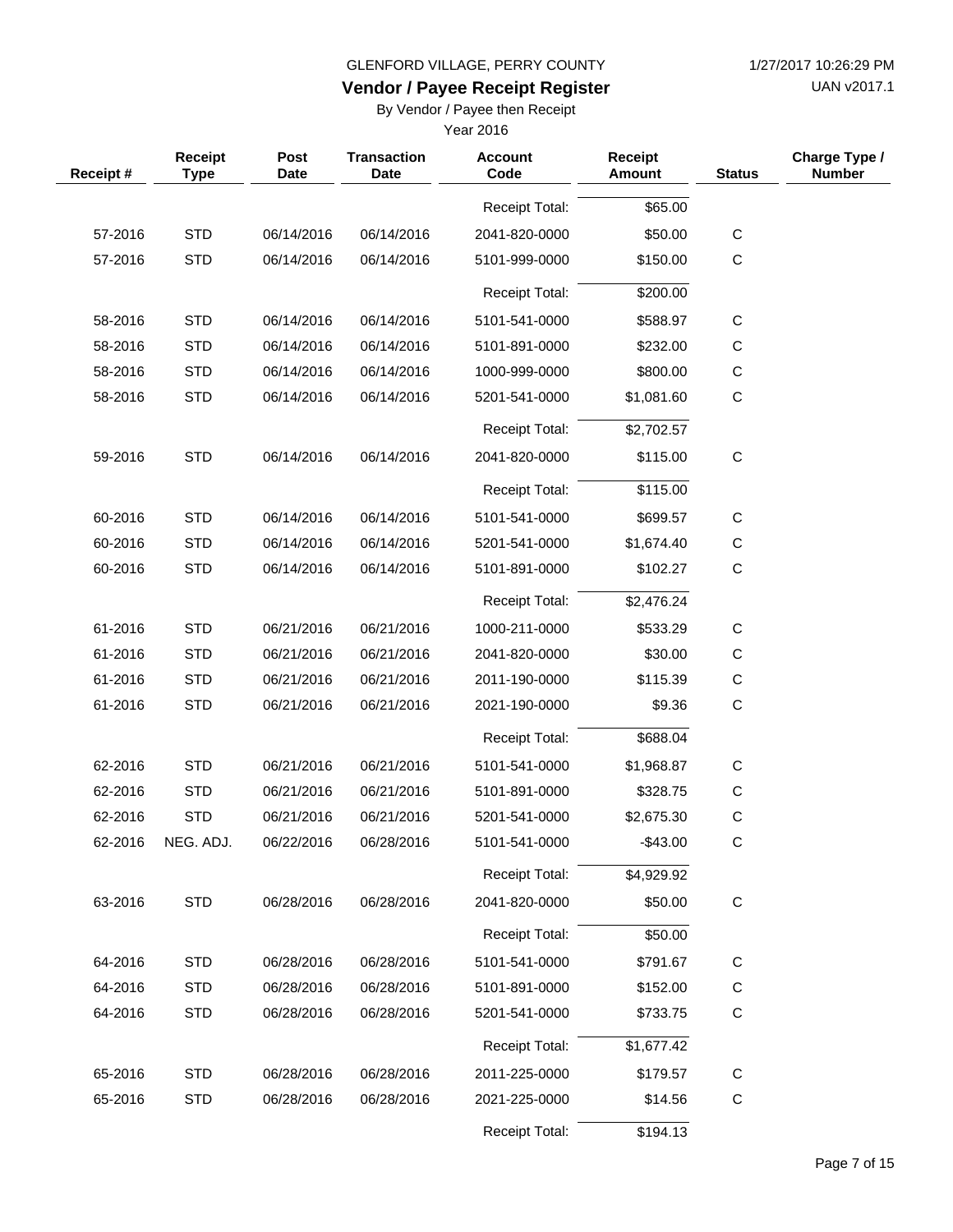UAN v2017.1

# **Vendor / Payee Receipt Register**

By Vendor / Payee then Receipt

| Receipt# | Receipt<br><b>Type</b> | Post<br><b>Date</b> | <b>Transaction</b><br><b>Date</b> | <b>Account</b><br>Code | <b>Receipt</b><br><b>Amount</b> | <b>Status</b> | Charge Type /<br><b>Number</b> |
|----------|------------------------|---------------------|-----------------------------------|------------------------|---------------------------------|---------------|--------------------------------|
| 66-2016  | <b>STD</b>             | 06/28/2016          | 06/28/2016                        | 2011-225-0000          | \$329.07                        | C             |                                |
| 66-2016  | <b>STD</b>             | 06/28/2016          | 06/28/2016                        | 2021-225-0000          | \$26.69                         | $\mathsf C$   |                                |
|          |                        |                     |                                   | <b>Receipt Total:</b>  | \$355.76                        |               |                                |
| 67-2016  | <b>STD</b>             | 07/26/2016          | 07/26/2016                        | 5201-541-0000          | \$766.70                        | $\mathsf{C}$  |                                |
| 67-2016  | <b>STD</b>             | 07/26/2016          | 07/26/2016                        | 5101-541-0000          | \$888.62                        | $\mathsf C$   |                                |
| 67-2016  | <b>STD</b>             | 07/26/2016          | 07/26/2016                        | 5101-891-0000          | \$100.15                        | $\mathsf{C}$  |                                |
|          |                        |                     |                                   | <b>Receipt Total:</b>  | \$1,755.47                      |               |                                |
| 68-2016  | <b>STD</b>             | 07/26/2016          | 07/26/2016                        | 1000-999-0000          | \$800.00                        | $\mathsf{C}$  |                                |
| 68-2016  | <b>STD</b>             | 07/26/2016          | 07/26/2016                        | 5101-541-0000          | \$766.80                        | C             |                                |
| 68-2016  | <b>STD</b>             | 07/26/2016          | 07/26/2016                        | 5201-541-0000          | \$2,158.00                      | $\mathsf{C}$  |                                |
| 68-2016  | <b>STD</b>             | 07/26/2016          | 07/26/2016                        | 5101-891-0000          | \$265.00                        | C             |                                |
|          |                        |                     |                                   | <b>Receipt Total:</b>  | \$3,989.80                      |               |                                |
| 69-2016  | <b>STD</b>             | 07/26/2016          | 07/26/2016                        | 5101-543-0000          | \$583.00                        | C             |                                |
| 69-2016  | <b>STD</b>             | 07/26/2016          | 07/26/2016                        | 2041-820-0000          | \$22.03                         | C             |                                |
|          |                        |                     |                                   | <b>Receipt Total:</b>  | \$605.03                        |               |                                |
| 70-2016  | <b>STD</b>             | 07/26/2016          | 07/26/2016                        | 2041-820-0000          | \$40.00                         | $\mathbf C$   |                                |
|          |                        |                     |                                   | <b>Receipt Total:</b>  | \$40.00                         |               |                                |
| 71-2016  | <b>STD</b>             | 07/26/2016          | 07/26/2016                        | 5101-541-0000          | \$751.37                        | С             |                                |
| 71-2016  | <b>STD</b>             | 07/26/2016          | 07/26/2016                        | 5101-891-0000          | \$120.00                        | C             |                                |
| 71-2016  | <b>STD</b>             | 07/26/2016          | 07/26/2016                        | 5201-541-0000          | \$676.00                        | $\mathsf{C}$  |                                |
|          |                        |                     |                                   | <b>Receipt Total:</b>  | \$1,547.37                      |               |                                |
| 72-2016  | <b>STD</b>             | 07/26/2016          | 07/26/2016                        | 2041-820-0000          | \$164.00                        | C             |                                |
| 72-2016  | <b>STD</b>             | 07/26/2016          | 07/26/2016                        | 5101-999-0000          | \$300.00                        | C             |                                |
| 72-2016  | <b>STD</b>             | 07/26/2016          | 07/26/2016                        | 1000-211-0000          | \$532.30                        | C             |                                |
| 72-2016  | <b>STD</b>             | 07/26/2016          | 07/26/2016                        | 2011-190-0000          | \$70.35                         | $\mathsf C$   |                                |
| 72-2016  | <b>STD</b>             | 07/26/2016          | 07/26/2016                        | 2021-190-0000          | \$5.71                          | $\mathsf C$   |                                |
|          |                        |                     |                                   | <b>Receipt Total:</b>  | \$1,072.36                      |               |                                |
| 73-2016  | <b>STD</b>             | 07/26/2016          | 07/26/2016                        | 5101-541-0000          | \$1,628.11                      | $\mathsf C$   |                                |
| 73-2016  | <b>STD</b>             | 07/26/2016          | 07/26/2016                        | 5101-891-0000          | \$215.35                        | $\mathsf C$   |                                |
| 73-2016  | <b>STD</b>             | 07/26/2016          | 07/26/2016                        | 5201-541-0000          | \$1,552.50                      | C             |                                |
|          |                        |                     |                                   | <b>Receipt Total:</b>  | \$3,395.96                      |               |                                |
| 74-2016  | <b>STD</b>             | 07/30/2016          | 07/30/2016                        | 5101-541-0000          | \$462.57                        | $\mathsf C$   |                                |
| 74-2016  | <b>STD</b>             | 07/30/2016          | 07/30/2016                        | 5201-541-0000          | \$270.40                        | C             |                                |
| 74-2016  | <b>STD</b>             | 07/30/2016          | 07/30/2016                        | 5101-891-0000          | \$26.50                         | $\mathsf C$   |                                |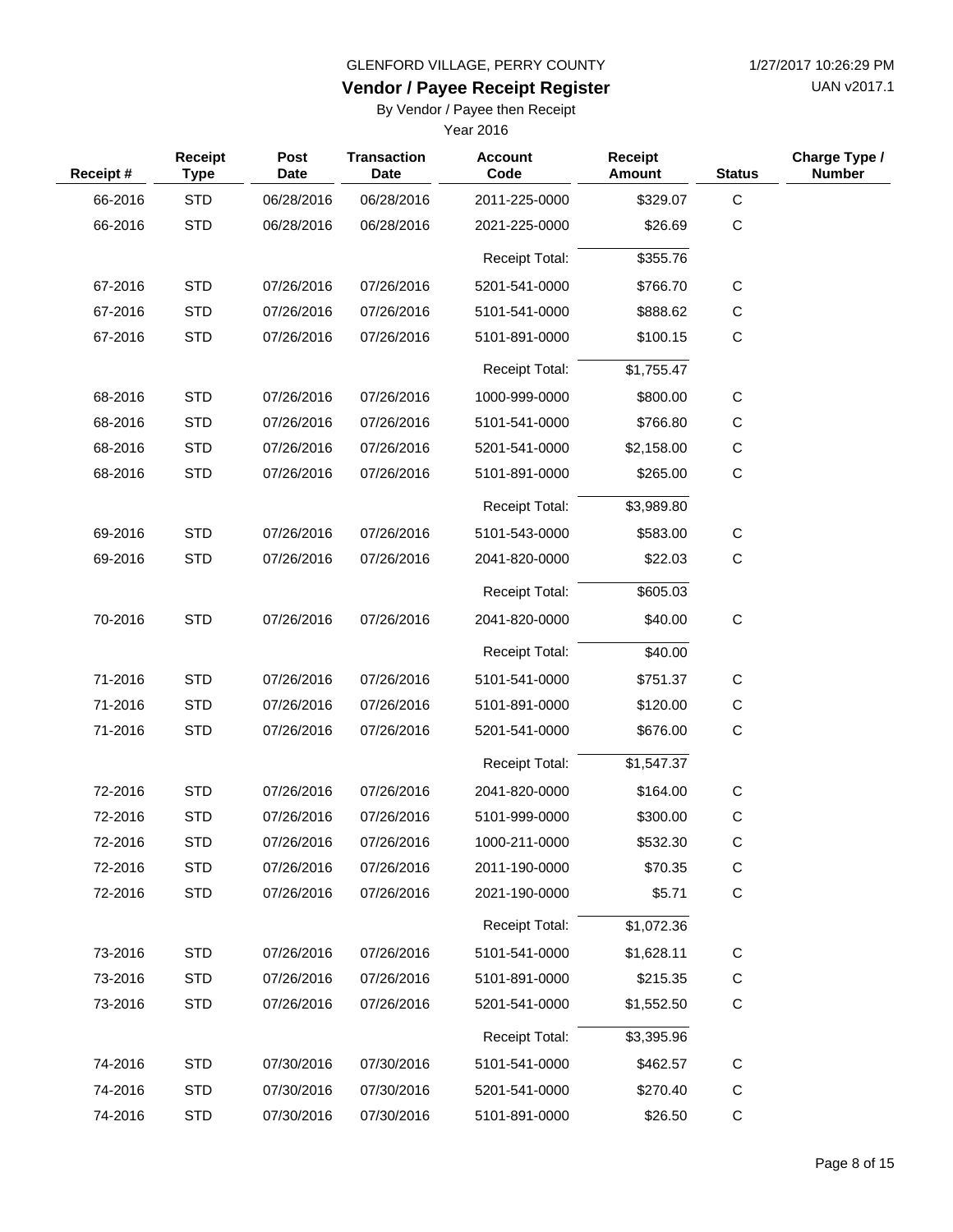UAN v2017.1

# **Vendor / Payee Receipt Register**

By Vendor / Payee then Receipt

| Receipt# | <b>Receipt</b><br><b>Type</b> | Post<br>Date | <b>Transaction</b><br>Date | <b>Account</b><br>Code | Receipt<br>Amount | <b>Status</b> | Charge Type /<br><b>Number</b> |
|----------|-------------------------------|--------------|----------------------------|------------------------|-------------------|---------------|--------------------------------|
|          |                               |              |                            | <b>Receipt Total:</b>  | \$759.47          |               |                                |
| 75-2016  | <b>STD</b>                    | 07/30/2016   | 07/30/2016                 | 5101-891-0000          | \$27.00           | $\mathbf C$   |                                |
| 75-2016  | <b>STD</b>                    | 07/30/2016   | 07/30/2016                 | 5101-541-0000          | \$260.75          | $\mathbf C$   |                                |
| 75-2016  | <b>STD</b>                    | 07/30/2016   | 07/30/2016                 | 5201-541-0000          | \$57.20           | C             |                                |
|          |                               |              |                            | <b>Receipt Total:</b>  | \$344.95          |               |                                |
| 76-2016  | <b>STD</b>                    | 07/30/2016   | 07/30/2016                 | 2011-225-0000          | \$484.33          | $\mathbf C$   |                                |
| 76-2016  | <b>STD</b>                    | 07/30/2016   | 07/30/2016                 | 2021-225-0000          | \$39.27           | $\mathbf C$   |                                |
|          |                               |              |                            | <b>Receipt Total:</b>  | \$523.60          |               |                                |
| 77-2016  | <b>STD</b>                    | 08/12/2016   | 08/12/2016                 | 2041-820-0000          | \$160.00          | $\mathbf C$   |                                |
|          |                               |              |                            | <b>Receipt Total:</b>  | \$160.00          |               |                                |
| 78-2016  | <b>STD</b>                    | 08/12/2016   | 08/12/2016                 | 1000-999-0000          | \$800.00          | C             |                                |
| 78-2016  | <b>STD</b>                    | 08/12/2016   | 08/12/2016                 | 5101-541-0000          | \$587.23          | C             |                                |
| 78-2016  | <b>STD</b>                    | 08/12/2016   | 08/12/2016                 | 5101-891-0000          | \$236.60          | $\mathbf C$   |                                |
| 78-2016  | <b>STD</b>                    | 08/12/2016   | 08/12/2016                 | 5201-541-0000          | \$955.39          | $\mathbf C$   |                                |
|          |                               |              |                            | <b>Receipt Total:</b>  | \$2,579.22        |               |                                |
| 79-2016  | <b>STD</b>                    | 08/12/2016   | 08/12/2016                 | 5101-541-0000          | \$1,290.38        | $\mathbf C$   |                                |
| 79-2016  | <b>STD</b>                    | 08/12/2016   | 08/12/2016                 | 5101-891-0000          | \$173.90          | $\mathbf C$   |                                |
| 79-2016  | <b>STD</b>                    | 08/12/2016   | 08/12/2016                 | 5201-541-0000          | \$520.00          | $\mathbf C$   |                                |
|          |                               |              |                            | <b>Receipt Total:</b>  | \$1,984.28        |               |                                |
| 80-2016  | <b>STD</b>                    | 08/23/2016   | 08/23/2016                 | 5201-541-0000          | \$50.00           | $\mathbf C$   |                                |
|          |                               |              |                            | <b>Receipt Total:</b>  | \$50.00           |               |                                |
| 81-2016  | <b>STD</b>                    | 08/23/2016   | 08/23/2016                 | 5101-541-0000          | \$2,016.39        | C             |                                |
| 81-2016  | <b>STD</b>                    | 08/23/2016   | 08/23/2016                 | 5101-891-0000          | \$282.50          | $\mathsf C$   |                                |
| 81-2016  | <b>STD</b>                    | 08/23/2016   | 08/23/2016                 | 5201-541-0000          | \$2,908.00        | C             |                                |
| 81-2016  | POS. ADJ.                     | 08/30/2016   | 08/30/2016                 | 5101-590-0000          | \$7.00            | $\mathsf C$   |                                |
|          |                               |              |                            | <b>Receipt Total:</b>  | \$5,213.89        |               |                                |
| 82-2016  | <b>STD</b>                    | 08/23/2016   | 08/23/2016                 | 2011-110-0000          | \$660.70          | $\mathsf C$   |                                |
| 82-2016  | <b>STD</b>                    | 08/23/2016   | 08/23/2016                 | 2041-820-0000          | \$125.74          | C             |                                |
| 82-2016  | <b>STD</b>                    | 08/23/2016   | 08/23/2016                 | 1000-110-0000          | \$4,963.34        | $\mathsf{C}$  |                                |
| 82-2016  | <b>STD</b>                    | 08/23/2016   | 08/23/2016                 | 2011-190-0000          | \$391.14          | C             |                                |
| 82-2016  | <b>STD</b>                    | 08/23/2016   | 08/23/2016                 | 1000-211-0000          | \$81.13           | $\mathsf{C}$  |                                |
| 82-2016  | <b>STD</b>                    | 08/23/2016   | 08/23/2016                 | 5101-543-0000          | \$11.40           | C             |                                |
|          |                               |              |                            | <b>Receipt Total:</b>  | \$6,233.45        |               |                                |
| 83-2016  | <b>STD</b>                    | 08/23/2016   | 08/23/2016                 | 1000-211-0000          | \$389.06          | C             |                                |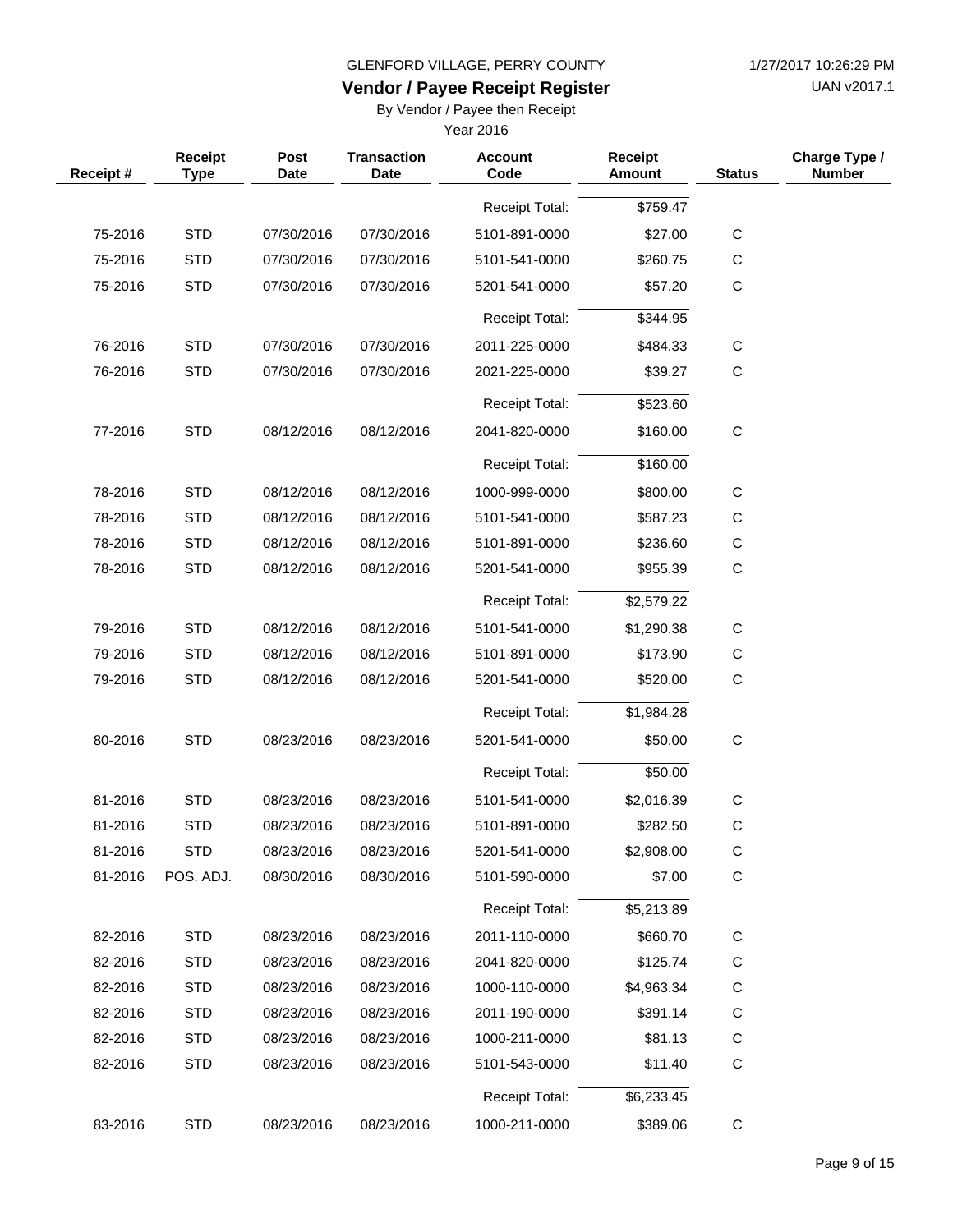UAN v2017.1

# **Vendor / Payee Receipt Register**

By Vendor / Payee then Receipt

| Receipt# | Receipt<br><b>Type</b> | Post<br><b>Date</b> | <b>Transaction</b><br><b>Date</b> | <b>Account</b><br>Code | <b>Receipt</b><br>Amount | <b>Status</b> | Charge Type /<br><b>Number</b> |
|----------|------------------------|---------------------|-----------------------------------|------------------------|--------------------------|---------------|--------------------------------|
|          |                        |                     |                                   | <b>Receipt Total:</b>  | \$389.06                 |               |                                |
| 84-2016  | <b>STD</b>             | 08/23/2016          | 08/23/2016                        | 5101-541-0000          | \$585.64                 | $\mathsf C$   |                                |
| 84-2016  | <b>STD</b>             | 08/23/2016          | 08/23/2016                        | 5101-891-0000          | \$90.50                  | $\mathsf C$   |                                |
| 84-2016  | <b>STD</b>             | 08/23/2016          | 08/23/2016                        | 5201-541-0000          | \$837.20                 | $\mathsf C$   |                                |
|          |                        |                     |                                   | <b>Receipt Total:</b>  | \$1,513.34               |               |                                |
| 85-2016  | <b>STD</b>             | 08/26/2016          | 08/26/2016                        | 5101-541-0000          | \$275.02                 | $\mathsf C$   |                                |
| 85-2016  | <b>STD</b>             | 08/26/2016          | 08/26/2016                        | 5101-891-0000          | \$38.50                  | $\mathsf C$   |                                |
| 85-2016  | <b>STD</b>             | 08/26/2016          | 08/26/2016                        | 5201-541-0000          | \$171.60                 | C             |                                |
|          |                        |                     |                                   | <b>Receipt Total:</b>  | \$485.12                 |               |                                |
| 86-2016  | <b>STD</b>             | 08/30/2016          | 08/30/2016                        | 5101-541-0000          | \$979.81                 | $\mathsf{C}$  |                                |
| 86-2016  | <b>STD</b>             | 08/30/2016          | 08/30/2016                        | 5101-891-0000          | \$60.00                  | $\mathsf C$   |                                |
| 86-2016  | <b>STD</b>             | 08/30/2016          | 08/30/2016                        | 5201-541-0000          | \$400.40                 | C             |                                |
|          |                        |                     |                                   | <b>Receipt Total:</b>  | \$1,440.21               |               |                                |
| 87-2016  | <b>STD</b>             | 08/30/2016          | 08/30/2016                        | 2041-820-0000          | \$75.00                  | C             |                                |
| 87-2016  | <b>STD</b>             | 08/30/2016          | 08/30/2016                        | 2021-190-0000          | \$8.56                   | $\mathsf C$   |                                |
| 87-2016  | <b>STD</b>             | 08/30/2016          | 08/30/2016                        | 2011-190-0000          | \$105.58                 | $\mathsf C$   |                                |
|          |                        |                     |                                   | <b>Receipt Total:</b>  | \$189.14                 |               |                                |
| 88-2016  | <b>STD</b>             | 08/30/2016          | 08/30/2016                        | 2011-225-0000          | \$181.27                 | C             |                                |
| 88-2016  | <b>STD</b>             | 08/30/2016          | 08/30/2016                        | 2021-225-0000          | \$14.70                  | $\mathsf{C}$  |                                |
|          |                        |                     |                                   | <b>Receipt Total:</b>  | \$195.97                 |               |                                |
| 89-2016  | <b>STD</b>             | 08/30/2016          | 08/30/2016                        | 2011-225-0000          | \$331.54                 | $\mathsf C$   |                                |
| 89-2016  | <b>STD</b>             | 08/30/2016          | 08/30/2016                        | 2021-225-0000          | \$26.89                  | $\mathsf C$   |                                |
|          |                        |                     |                                   | Receipt Total:         | \$358.43                 |               |                                |
| 90-2016  | <b>STD</b>             | 09/09/2016          | 09/09/2016                        | 5101-541-0000          | \$612.86                 | C             |                                |
| 90-2016  | <b>STD</b>             | 09/09/2016          | 09/09/2016                        | 5101-891-0000          | \$218.50                 | C             |                                |
| 90-2016  | <b>STD</b>             | 09/09/2016          | 09/09/2016                        | 1000-999-0000          | \$800.00                 | C             |                                |
| 90-2016  | <b>STD</b>             | 09/09/2016          | 09/09/2016                        | 5201-541-0000          | \$1,080.80               | $\mathsf C$   |                                |
|          |                        |                     |                                   | <b>Receipt Total:</b>  | \$2,712.16               |               |                                |
| 91-2016  | <b>STD</b>             | 09/21/2016          | 09/21/2016                        | 5101-541-0000          | \$1,061.63               | C             |                                |
| 91-2016  | <b>STD</b>             | 09/21/2016          | 09/21/2016                        | 5101-891-0000          | \$119.55                 | C             |                                |
| 91-2016  | <b>STD</b>             | 09/21/2016          | 09/21/2016                        | 5201-541-0000          | \$473.20                 | $\mathsf C$   |                                |
|          |                        |                     |                                   | <b>Receipt Total:</b>  | \$1,654.38               |               |                                |
| 92-2016  | <b>STD</b>             | 09/21/2016          | 09/21/2016                        | 5101-541-0000          | \$1,093.75               | $\mathsf{C}$  |                                |
| 92-2016  | <b>STD</b>             | 09/21/2016          | 09/21/2016                        | 5101-891-0000          | \$147.50                 | $\mathsf C$   |                                |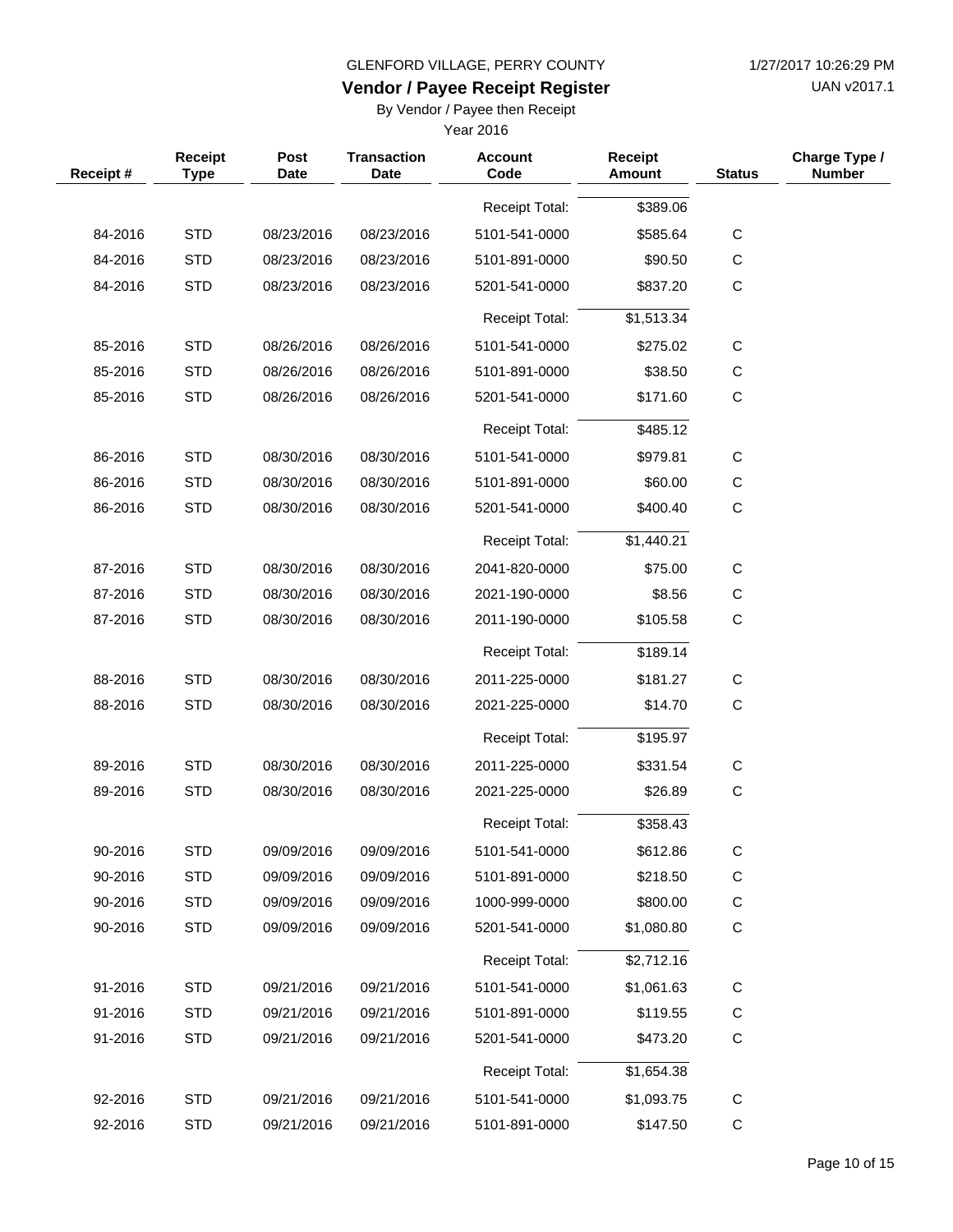UAN v2017.1

# **Vendor / Payee Receipt Register**

By Vendor / Payee then Receipt

| Receipt # | Receipt<br><b>Type</b> | Post<br><b>Date</b> | <b>Transaction</b><br><b>Date</b> | <b>Account</b><br>Code | <b>Receipt</b><br>Amount | <b>Status</b> | Charge Type /<br><b>Number</b> |
|-----------|------------------------|---------------------|-----------------------------------|------------------------|--------------------------|---------------|--------------------------------|
| 92-2016   | <b>STD</b>             | 09/21/2016          | 09/21/2016                        | 5201-541-0000          | \$2,056.00               | $\mathsf C$   |                                |
|           |                        |                     |                                   | <b>Receipt Total:</b>  | \$3,297.25               |               |                                |
| 93-2016   | <b>STD</b>             | 09/21/2016          | 09/21/2016                        | 1000-211-0000          | \$479.74                 | $\mathbf C$   |                                |
| 93-2016   | <b>STD</b>             | 09/21/2016          | 09/21/2016                        | 1000-222-0000          | \$125.00                 | С             |                                |
| 93-2016   | <b>STD</b>             | 09/21/2016          | 09/21/2016                        | 2041-820-0000          | \$144.00                 | $\mathsf C$   |                                |
|           |                        |                     |                                   | <b>Receipt Total:</b>  | \$748.74                 |               |                                |
| 94-2016   | <b>STD</b>             | 09/21/2016          | 09/21/2016                        | 5101-541-0000          | \$859.80                 | C             |                                |
| 94-2016   | <b>STD</b>             | 09/21/2016          | 09/21/2016                        | 5101-891-0000          | \$141.00                 | С             |                                |
| 94-2016   | <b>STD</b>             | 09/21/2016          | 09/21/2016                        | 5201-541-0000          | \$1,071.20               | $\mathsf C$   |                                |
|           |                        |                     |                                   | <b>Receipt Total:</b>  | \$2,072.00               |               |                                |
| 95-2016   | <b>STD</b>             | 09/23/2016          | 09/23/2016                        | 5101-541-0000          | \$309.77                 | C             |                                |
| 95-2016   | <b>STD</b>             | 09/23/2016          | 09/23/2016                        | 5101-891-0000          | \$42.00                  | $\mathbf C$   |                                |
| 95-2016   | <b>STD</b>             | 09/23/2016          | 09/23/2016                        | 5201-541-0000          | \$540.80                 | $\mathsf C$   |                                |
|           |                        |                     |                                   | <b>Receipt Total:</b>  | \$892.57                 |               |                                |
| 96-2016   | <b>STD</b>             | 09/27/2016          | 09/27/2016                        | 2041-820-0000          | \$40.00                  | $\mathbf C$   |                                |
|           |                        |                     |                                   | <b>Receipt Total:</b>  | \$40.00                  |               |                                |
| 97-2016   | <b>STD</b>             | 09/27/2016          | 09/27/2016                        | 5101-891-0000          | \$31.50                  | C             |                                |
| 97-2016   | <b>STD</b>             | 09/27/2016          | 09/27/2016                        | 5101-541-0000          | \$218.50                 | $\mathsf C$   |                                |
|           |                        |                     |                                   | <b>Receipt Total:</b>  | \$250.00                 |               |                                |
| 98-2016   | <b>STD</b>             | 09/27/2016          | 09/27/2016                        | 2011-225-0000          | \$531.65                 | $\mathsf C$   |                                |
| 98-2016   | <b>STD</b>             | 09/27/2016          | 09/27/2016                        | 1000-110-0000          | \$810.75                 | $\mathsf C$   |                                |
| 98-2016   | <b>STD</b>             | 09/27/2016          | 09/27/2016                        | 2021-225-0000          | \$43.12                  | $\mathsf C$   |                                |
|           |                        |                     |                                   | <b>Receipt Total:</b>  | \$1,385.52               |               |                                |
| 99-2016   | STD                    | 09/30/2016          | 09/30/2016                        | 5101-543-0000          | \$3.80                   | C             |                                |
|           |                        |                     |                                   | <b>Receipt Total:</b>  | \$3.80                   |               |                                |
| 100-2016  | <b>STD</b>             | 09/30/2016          | 09/30/2016                        | 5101-541-0000          | \$300.68                 | C             |                                |
| 100-2016  | <b>STD</b>             | 09/30/2016          | 09/30/2016                        | 5101-891-0000          | \$31.50                  | C             |                                |
| 100-2016  | <b>STD</b>             | 09/30/2016          | 09/30/2016                        | 5201-541-0000          | \$109.20                 | C             |                                |
|           |                        |                     |                                   | <b>Receipt Total:</b>  | \$441.38                 |               |                                |
| 101-2016  | <b>STD</b>             | 10/14/2016          | 10/14/2016                        | 2011-190-0000          | \$56.58                  | $\mathsf C$   |                                |
| 101-2016  | <b>STD</b>             | 10/14/2016          | 10/14/2016                        | 2021-190-0000          | \$4.59                   | $\mathsf C$   |                                |
| 101-2016  | <b>STD</b>             | 10/14/2016          | 10/14/2016                        | 2041-820-0000          | \$30.00                  | C             |                                |
|           |                        |                     |                                   | <b>Receipt Total:</b>  | \$91.17                  |               |                                |
| 102-2016  | <b>STD</b>             | 10/14/2016          | 10/14/2016                        | 5101-541-0000          | \$443.31                 | $\mathsf C$   |                                |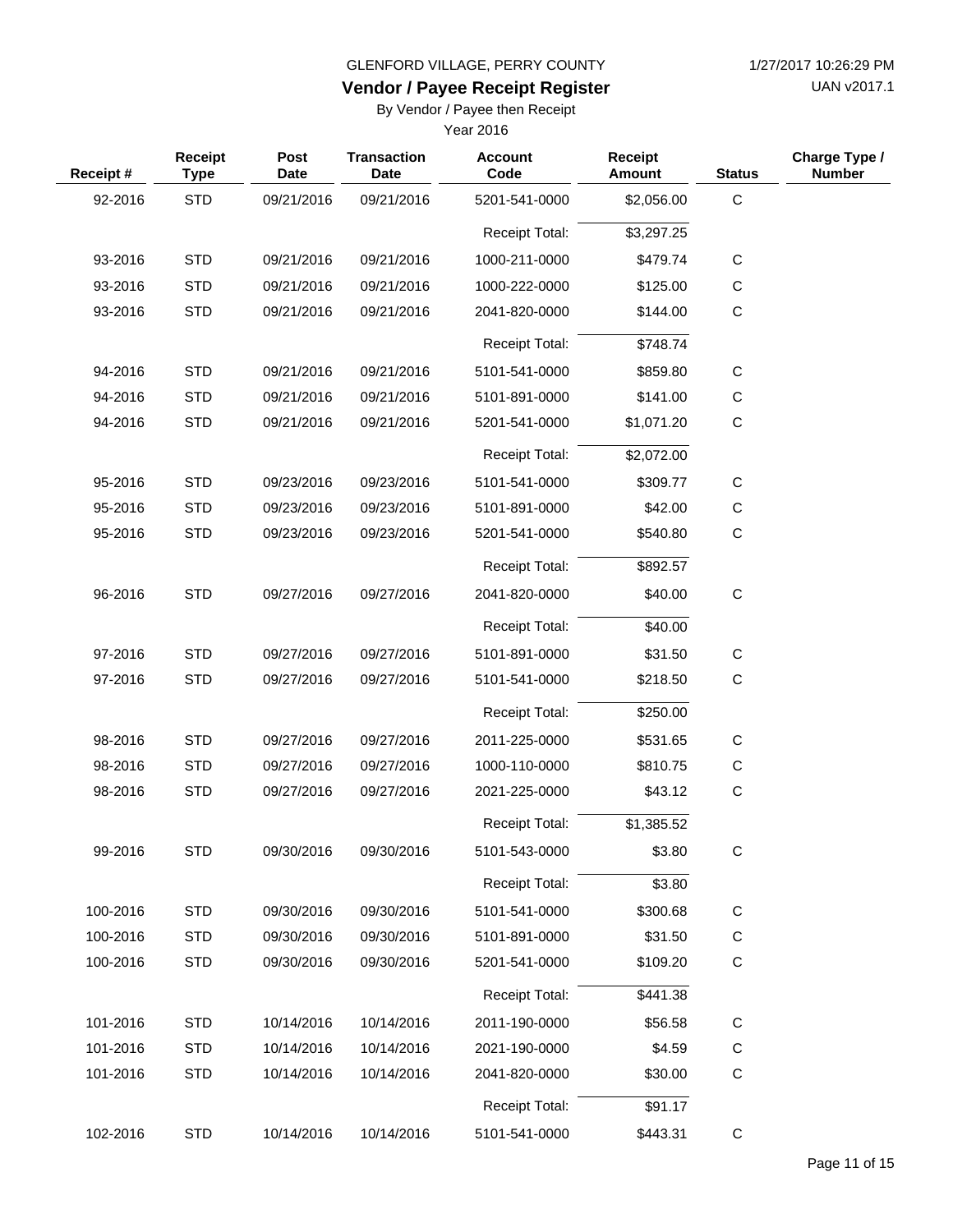UAN v2017.1

#### **Vendor / Payee Receipt Register**

By Vendor / Payee then Receipt

| Receipt# | Receipt<br><b>Type</b> | Post<br><b>Date</b> | <b>Transaction</b><br><b>Date</b> | <b>Account</b><br>Code | <b>Receipt</b><br>Amount | <b>Status</b> | Charge Type /<br><b>Number</b> |
|----------|------------------------|---------------------|-----------------------------------|------------------------|--------------------------|---------------|--------------------------------|
| 102-2016 | <b>STD</b>             | 10/14/2016          | 10/14/2016                        | 5101-891-0000          | \$73.00                  | $\mathsf C$   |                                |
| 102-2016 | <b>STD</b>             | 10/14/2016          | 10/14/2016                        | 5201-541-0000          | \$675.40                 | $\mathsf C$   |                                |
|          |                        |                     |                                   | Receipt Total:         | \$1,191.71               |               |                                |
| 103-2016 | <b>STD</b>             | 10/14/2016          | 10/14/2016                        | 5101-541-0000          | \$1,718.83               | $\mathsf{C}$  |                                |
| 103-2016 | <b>STD</b>             | 10/14/2016          | 10/14/2016                        | 5101-891-0000          | \$339.50                 | $\mathsf{C}$  |                                |
| 103-2016 | <b>STD</b>             | 10/14/2016          | 10/14/2016                        | 5201-541-0000          | \$879.10                 | $\mathsf{C}$  |                                |
|          |                        |                     |                                   | <b>Receipt Total:</b>  | \$2,937.43               |               |                                |
| 104-2016 | <b>STD</b>             | 10/14/2016          | 10/14/2016                        | 5101-541-0000          | \$844.82                 | $\mathsf C$   |                                |
| 104-2016 | <b>STD</b>             | 10/14/2016          | 10/14/2016                        | 5101-891-0000          | \$126.50                 | C             |                                |
| 104-2016 | <b>STD</b>             | 10/14/2016          | 10/14/2016                        | 5201-541-0000          | \$595.35                 | $\mathsf C$   |                                |
|          |                        |                     |                                   | <b>Receipt Total:</b>  | \$1,566.67               |               |                                |
| 105-2016 | <b>STD</b>             | 10/21/2016          | 10/21/2016                        | 2041-820-0000          | \$250.00                 | $\mathsf C$   |                                |
| 105-2016 | <b>STD</b>             | 10/21/2016          | 10/21/2016                        | 5101-543-0000          | \$334.88                 | C             |                                |
|          |                        |                     |                                   | <b>Receipt Total:</b>  | \$584.88                 |               |                                |
| 106-2016 | <b>STD</b>             | 10/21/2016          | 10/21/2016                        | 5101-891-0000          | \$312.06                 | C             |                                |
| 106-2016 | <b>STD</b>             | 10/21/2016          | 10/21/2016                        | 5201-541-0000          | \$3,158.00               | C             |                                |
| 106-2016 | <b>STD</b>             | 10/21/2016          | 10/21/2016                        | 5101-541-0000          | \$2,175.78               | $\mathsf C$   |                                |
|          |                        |                     |                                   | <b>Receipt Total:</b>  | \$5,645.84               |               |                                |
| 107-2016 | <b>STD</b>             | 10/29/2016          | 10/29/2016                        | 5101-541-0000          | \$428.94                 | $\mathsf{C}$  |                                |
| 107-2016 | <b>STD</b>             | 10/29/2016          | 10/29/2016                        | 5101-891-0000          | \$74.00                  | C             |                                |
| 107-2016 | <b>STD</b>             | 10/29/2016          | 10/29/2016                        | 5201-541-0000          | \$497.90                 | $\mathsf C$   |                                |
|          |                        |                     |                                   | <b>Receipt Total:</b>  | \$1,000.84               |               |                                |
| 108-2016 | <b>STD</b>             | 10/29/2016          | 10/29/2016                        | 5101-541-0000          | \$73.08                  | $\mathbf C$   |                                |
| 108-2016 | <b>STD</b>             | 10/29/2016          | 10/29/2016                        | 5101-891-0000          | \$16.00                  | С             |                                |
| 108-2016 | <b>STD</b>             | 10/29/2016          | 10/29/2016                        | 5201-541-0000          | \$114.40                 | $\mathsf C$   |                                |
|          |                        |                     |                                   | Receipt Total:         | \$203.48                 |               |                                |
| 109-2016 | <b>STD</b>             | 10/29/2016          | 10/29/2016                        | 2041-820-0000          | \$50.00                  | $\mathbf C$   |                                |
|          |                        |                     |                                   | Receipt Total:         | \$50.00                  |               |                                |
| 110-2016 | <b>STD</b>             | 10/29/2016          | 10/29/2016                        | 2011-225-0000          | \$508.84                 | $\mathsf{C}$  |                                |
| 110-2016 | <b>STD</b>             | 10/29/2016          | 10/29/2016                        | 2021-225-0000          | \$41.26                  | $\mathsf{C}$  |                                |
|          |                        |                     |                                   | Receipt Total:         | \$550.10                 |               |                                |
| 111-2016 | <b>STD</b>             | 11/01/2016          | 11/01/2016                        | 1000-211-0000          | \$520.85                 | $\mathsf C$   |                                |
| 111-2016 | <b>STD</b>             | 11/01/2016          | 11/01/2016                        | 5101-543-0000          | \$7.60                   | C             |                                |
|          |                        |                     |                                   | Receipt Total:         | \$528.45                 |               |                                |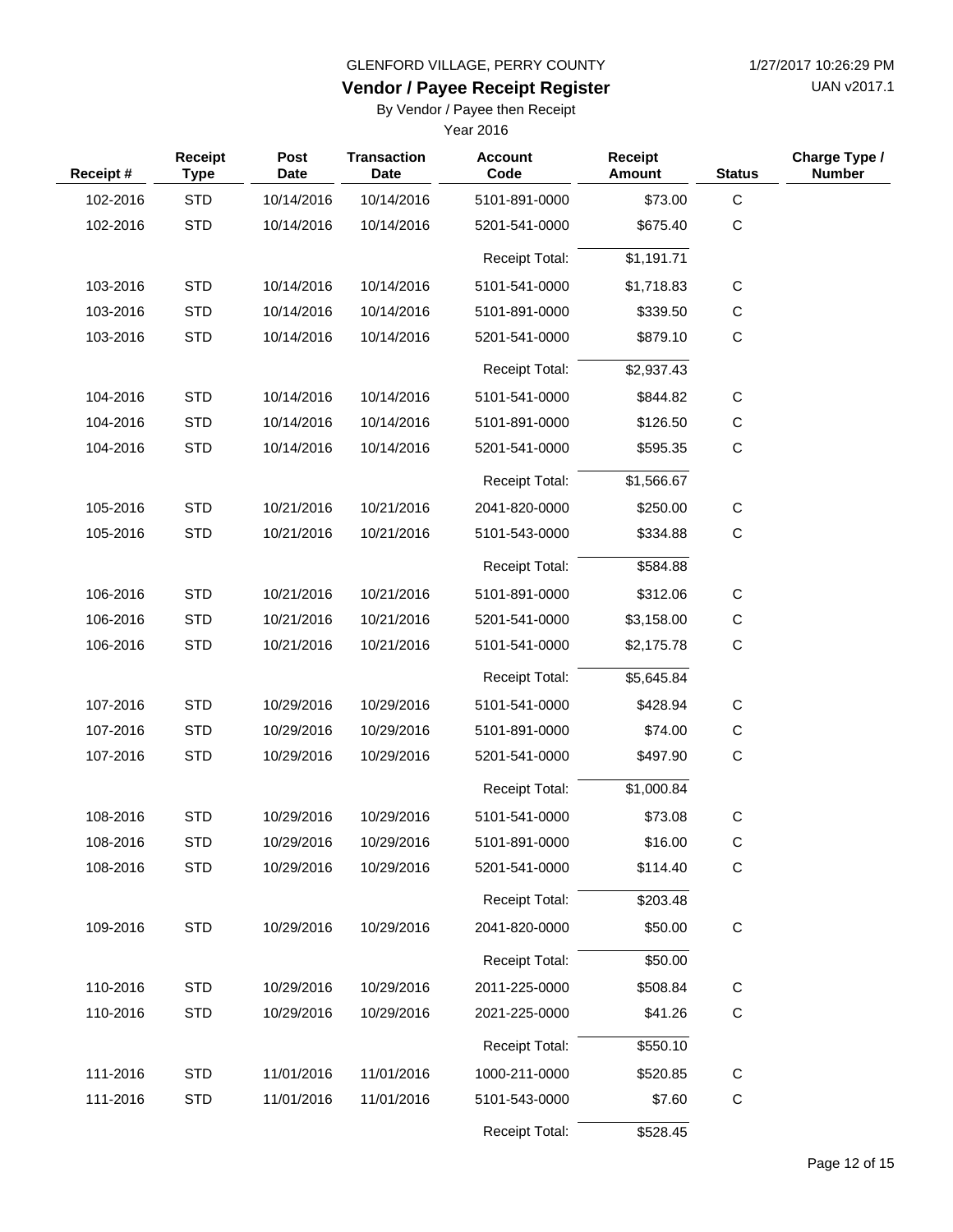UAN v2017.1

# **Vendor / Payee Receipt Register**

By Vendor / Payee then Receipt

| Receipt# | Receipt<br><b>Type</b> | Post<br><b>Date</b> | <b>Transaction</b><br><b>Date</b> | <b>Account</b><br>Code | <b>Receipt</b><br>Amount | <b>Status</b> | Charge Type /<br><b>Number</b> |
|----------|------------------------|---------------------|-----------------------------------|------------------------|--------------------------|---------------|--------------------------------|
| 112-2016 | <b>STD</b>             | 11/01/2016          | 11/01/2016                        | 5101-541-0000          | \$131.84                 | $\mathsf C$   |                                |
| 112-2016 | <b>STD</b>             | 11/01/2016          | 11/01/2016                        | 5101-891-0000          | \$27.50                  | $\mathsf{C}$  |                                |
| 112-2016 | <b>STD</b>             | 11/01/2016          | 11/01/2016                        | 5201-541-0000          | \$166.10                 | $\mathbf C$   |                                |
|          |                        |                     |                                   | <b>Receipt Total:</b>  | \$325.44                 |               |                                |
| 113-2016 | <b>STD</b>             | 11/11/2016          | 11/11/2016                        | 5101-891-0000          | \$288.75                 | C             |                                |
| 113-2016 | <b>STD</b>             | 11/11/2016          | 11/11/2016                        | 5201-541-0000          | \$816.40                 | C             |                                |
| 113-2016 | <b>STD</b>             | 11/11/2016          | 11/11/2016                        | 5101-541-0000          | \$1,547.44               | $\mathbf C$   |                                |
|          |                        |                     |                                   | <b>Receipt Total:</b>  | \$2,652.59               |               |                                |
| 114-2016 | <b>STD</b>             | 11/11/2016          | 11/11/2016                        | 5101-541-0000          | \$1,133.45               | $\mathsf C$   |                                |
| 114-2016 | <b>STD</b>             | 11/11/2016          | 11/11/2016                        | 5101-891-0000          | \$149.00                 | $\mathsf C$   |                                |
| 114-2016 | <b>STD</b>             | 11/11/2016          | 11/11/2016                        | 5201-541-0000          | \$754.40                 | $\mathsf C$   |                                |
|          |                        |                     |                                   | <b>Receipt Total:</b>  | \$2,036.85               |               |                                |
| 115-2016 | <b>STD</b>             | 11/18/2016          | 11/18/2016                        | 5101-891-0000          | \$221.63                 | C             |                                |
| 115-2016 | <b>STD</b>             | 11/18/2016          | 11/18/2016                        | 5201-541-0000          | \$1,955.20               | $\mathsf C$   |                                |
| 115-2016 | <b>STD</b>             | 11/18/2016          | 11/18/2016                        | 5101-541-0000          | \$1,529.42               | $\mathbf C$   |                                |
|          |                        |                     |                                   | <b>Receipt Total:</b>  | \$3,706.25               |               |                                |
| 116-2016 | <b>STD</b>             | 11/18/2016          | 11/18/2016                        | 2011-190-0000          | \$69.58                  | C             |                                |
| 116-2016 | <b>STD</b>             | 11/18/2016          | 11/18/2016                        | 2021-190-0000          | \$5.65                   | C             |                                |
|          |                        |                     |                                   | Receipt Total:         | \$75.23                  |               |                                |
| 117-2016 | <b>STD</b>             | 11/26/2016          | 11/26/2016                        | 1000-211-0000          | \$504.88                 | C             |                                |
| 117-2016 | <b>STD</b>             | 11/26/2016          | 11/26/2016                        | 2011-190-0000          | \$155.95                 | С             |                                |
| 117-2016 | <b>STD</b>             | 11/26/2016          | 11/26/2016                        | 2021-190-0000          | \$12.64                  | $\mathbf C$   |                                |
|          |                        |                     |                                   | <b>Receipt Total:</b>  | \$673.47                 |               |                                |
| 118-2016 | <b>STD</b>             | 11/26/2016          | 11/26/2016                        | 5201-541-0000          | \$1,191.42               |               |                                |
| 118-2016 | <b>STD</b>             | 11/26/2016          | 11/26/2016                        | 5101-541-0000          | \$946.29                 | C             |                                |
| 118-2016 | <b>STD</b>             | 11/26/2016          | 11/26/2016                        | 5101-891-0000          | \$145.50                 | C             |                                |
|          |                        |                     |                                   | <b>Receipt Total:</b>  | \$2,283.21               |               |                                |
| 119-2016 | <b>STD</b>             | 11/26/2016          | 11/26/2016                        | 5101-541-0000          | \$150.48                 | C             |                                |
| 119-2016 | <b>STD</b>             | 11/26/2016          | 11/26/2016                        | 5101-891-0000          | \$20.50                  | $\mathsf C$   |                                |
| 119-2016 | <b>STD</b>             | 11/26/2016          | 11/26/2016                        | 5201-541-0000          | \$208.00                 | C             |                                |
|          |                        |                     |                                   | <b>Receipt Total:</b>  | \$378.98                 |               |                                |
| 120-2016 | <b>STD</b>             | 11/29/2016          | 11/29/2016                        | 5101-891-0000          | \$16.00                  | C             |                                |
| 120-2016 | <b>STD</b>             | 11/29/2016          | 11/29/2016                        | 5101-541-0000          | \$166.00                 | $\mathsf C$   |                                |
|          |                        |                     |                                   | Receipt Total:         | \$182.00                 |               |                                |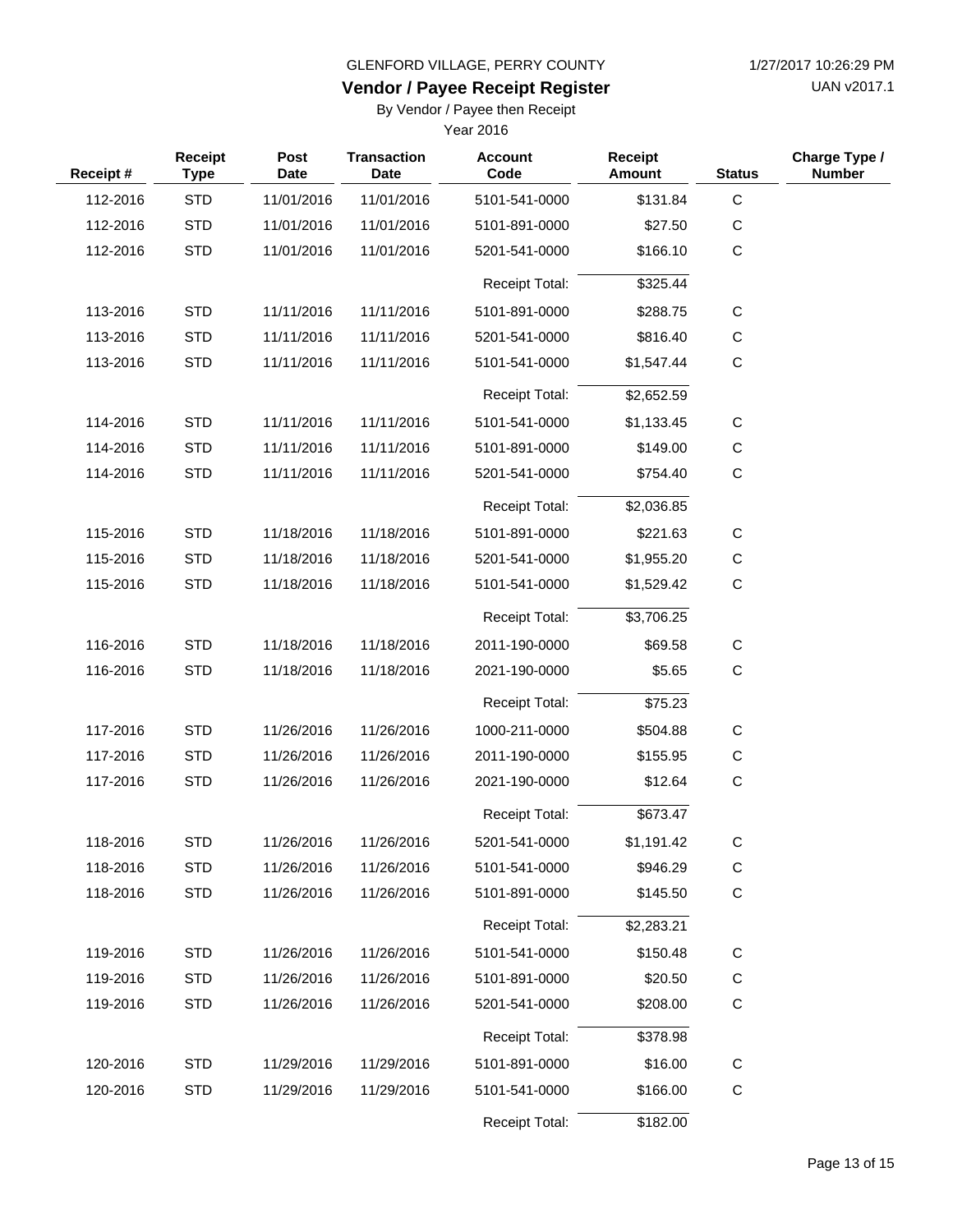UAN v2017.1

#### **Vendor / Payee Receipt Register**

By Vendor / Payee then Receipt

| Receipt# | Receipt<br><b>Type</b> | Post<br><b>Date</b> | <b>Transaction</b><br><b>Date</b> | <b>Account</b><br>Code | <b>Receipt</b><br><b>Amount</b> | <b>Status</b> | Charge Type /<br><b>Number</b> |
|----------|------------------------|---------------------|-----------------------------------|------------------------|---------------------------------|---------------|--------------------------------|
| 121-2016 | <b>STD</b>             | 11/29/2016          | 11/29/2016                        | 2021-225-0000          | \$41.58                         | $\mathbf C$   |                                |
| 121-2016 | <b>STD</b>             | 11/29/2016          | 11/29/2016                        | 2011-225-0000          | \$512.81                        | $\mathsf{C}$  |                                |
|          |                        |                     |                                   | <b>Receipt Total:</b>  | \$554.39                        |               |                                |
| 122-2016 | <b>STD</b>             | 12/06/2016          | 12/06/2016                        | 5101-541-0000          | \$1,048.28                      | C             |                                |
| 122-2016 | <b>STD</b>             | 12/06/2016          | 12/06/2016                        | 5101-891-0000          | \$168.50                        | C             |                                |
| 122-2016 | <b>STD</b>             | 12/06/2016          | 12/06/2016                        | 5201-541-0000          | \$846.00                        | C             |                                |
|          |                        |                     |                                   | <b>Receipt Total:</b>  | \$2,062.78                      |               |                                |
| 123-2016 | <b>STD</b>             | 12/16/2016          | 12/16/2016                        | 5101-541-0000          | \$899.53                        | C             |                                |
| 123-2016 | <b>STD</b>             | 12/16/2016          | 12/16/2016                        | 5101-891-0000          | \$128.00                        | C             |                                |
| 123-2016 | <b>STD</b>             | 12/16/2016          | 12/16/2016                        | 5201-541-0000          | \$837.20                        | $\mathbf C$   |                                |
|          |                        |                     |                                   | <b>Receipt Total:</b>  | \$1,864.73                      |               |                                |
| 124-2016 | <b>STD</b>             | 12/16/2016          | 12/16/2016                        | 5101-541-0000          | \$75.00                         | C             |                                |
| 124-2016 | <b>STD</b>             | 12/16/2016          | 12/16/2016                        | 5201-541-0000          | \$75.00                         | $\mathbf C$   |                                |
|          |                        |                     |                                   | <b>Receipt Total:</b>  | \$150.00                        |               |                                |
| 125-2016 | <b>STD</b>             | 12/16/2016          | 12/16/2016                        | 5101-541-0000          | \$1,887.49                      | C             |                                |
| 125-2016 | <b>STD</b>             | 12/16/2016          | 12/16/2016                        | 5101-891-0000          | \$258.50                        | C             |                                |
| 125-2016 | <b>STD</b>             | 12/16/2016          | 12/16/2016                        | 5201-541-0000          | \$1,649.60                      | $\mathbf C$   |                                |
|          |                        |                     |                                   | <b>Receipt Total:</b>  | \$3,795.59                      |               |                                |
| 126-2016 | <b>STD</b>             | 12/16/2016          | 12/16/2016                        | 5101-543-0000          | \$11.40                         | $\mathbf C$   |                                |
|          |                        |                     |                                   | <b>Receipt Total:</b>  | \$11.40                         |               |                                |
| 127-2016 | <b>STD</b>             | 12/27/2016          | 12/27/2016                        | 5101-543-0000          | \$29.50                         | $\vee$        |                                |
| 127-2016 | <b>VOID</b>            | 12/31/2016          | 01/13/2017                        | 5101-543-0000          | $-$29.50$                       | V             |                                |
|          |                        |                     |                                   | Receipt Total:         | \$0.00                          |               |                                |
| 128-2016 | <b>STD</b>             | 12/27/2016          | 12/27/2016                        | 5101-541-0000          | \$1,654.21                      | C             |                                |
| 128-2016 | <b>STD</b>             | 12/27/2016          | 12/27/2016                        | 5201-541-0000          | \$2,402.40                      | C             |                                |
| 128-2016 | <b>STD</b>             | 12/27/2016          | 12/27/2016                        | 5101-891-0000          | \$248.37                        | C             |                                |
|          |                        |                     |                                   | Receipt Total:         | \$4,304.98                      |               |                                |
| 129-2016 | <b>STD</b>             | 12/27/2016          | 12/27/2016                        | 2011-190-0000          | \$83.43                         | C             |                                |
| 129-2016 | <b>STD</b>             | 12/27/2016          | 12/27/2016                        | 2021-190-0000          | \$6.76                          | C             |                                |
| 129-2016 | <b>STD</b>             | 12/27/2016          | 12/27/2016                        | 1000-211-0000          | \$483.70                        | C             |                                |
|          |                        |                     |                                   | Receipt Total:         | \$573.89                        |               |                                |
| 130-2016 | <b>STD</b>             | 12/27/2016          | 12/27/2016                        | 2011-225-0000          | \$522.13                        | C             |                                |
| 130-2016 | <b>STD</b>             | 12/27/2016          | 12/27/2016                        | 2021-225-0000          | \$42.33                         | C             |                                |
|          |                        |                     |                                   | Receipt Total:         | \$564.46                        |               |                                |